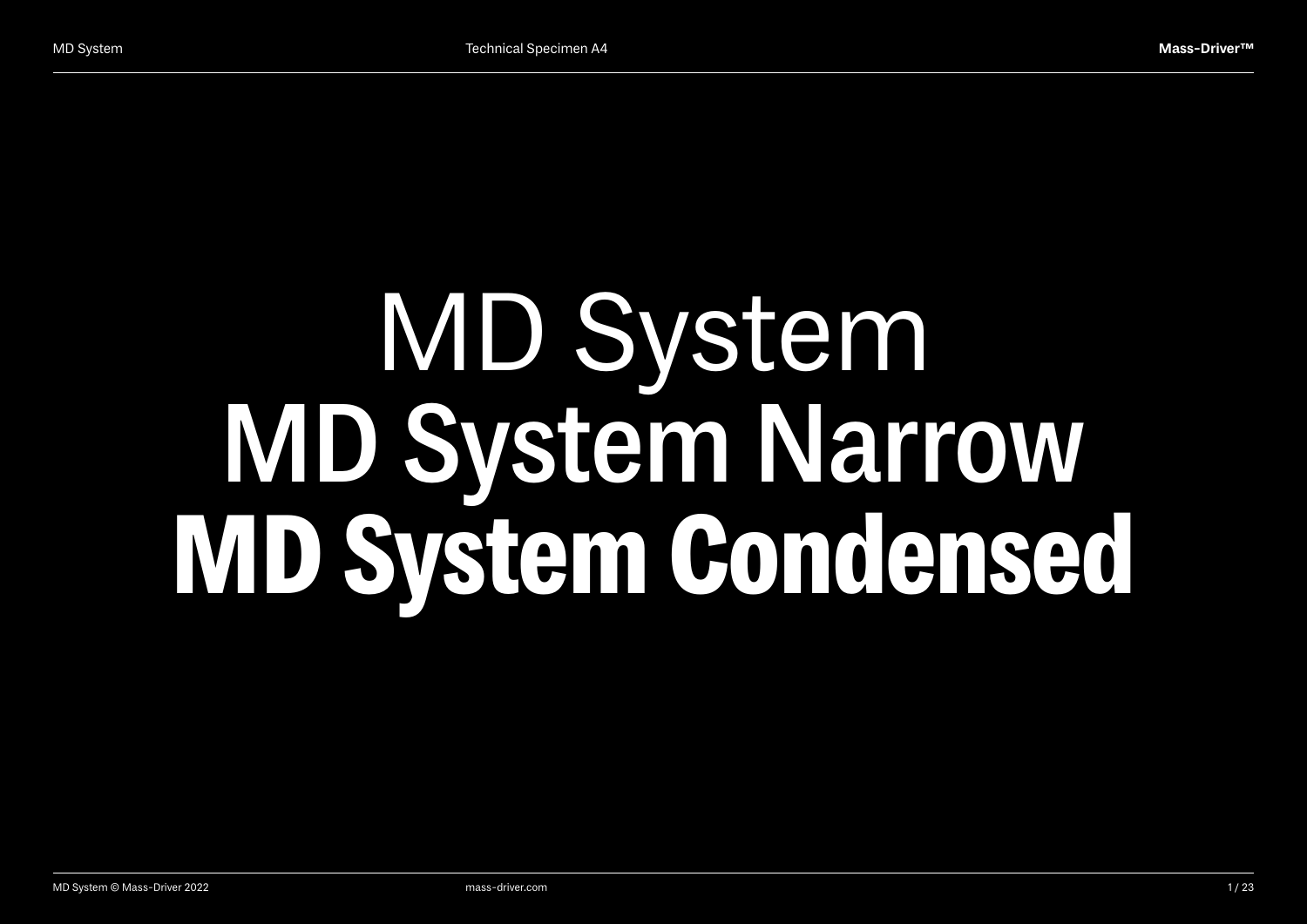MD System is a typeface for general practice: a workhorse grotesque, combining a rational family layout with an appear‐ ance that embraces the human hand. Designed to be versatile and useful across a broad range of applications, without resorting to blandness or neutrality.

Like a rectangular shoe, a typeface which is too unceremoni‐ ously forced into a grid becomes uncomfortable. Letterforms are ultimately created for the human eye — which, like any other part of a human, finds more comfort in soft, organic shapes than in harsh geometry. The design of MD System reflects this: its curves are not perfectly vertical, but slightly oblique; its proportions, terminals and stroke weights vary in accordance with calligraphic traditions.

However, while this more organic approach adds warmth and character to the typeface's shapes, the design of the type *family* — that is, the arrangement of weights and styles — is where rationality can be reintroduced. Here, the grid becomes far more practical: the typeface's thirty styles form a parametric array of widths and weights to choose from, with every style having a matching italic. Across this entire designspace, MD System's letterforms remain cohesive, allowing any combination of styles to work alongside each other.

While neither of these concepts is unique, by bringing the two together MD System becomes a remarkably practical design: a workhorse with a rational layout, but a human character.

# OG OG

 $\triangle$  MD System (right) has a slightly oblique axis of contrast compared with a more 'rationalised' design (left); similarly, its stroke endings are not constrained to 90° angles.



 $\triangle$  Proportions of Neue Helvetica Condensed Bold (left) and MD System Condensed Black. While the overall width of the word is the same in both typefaces, the widths of individual letters are much more varied in MD System.

# nn nn n

 $\triangle$  MD System's strokes are optically balanced, so paragraphs don't appear bolder or lighter when the width changes.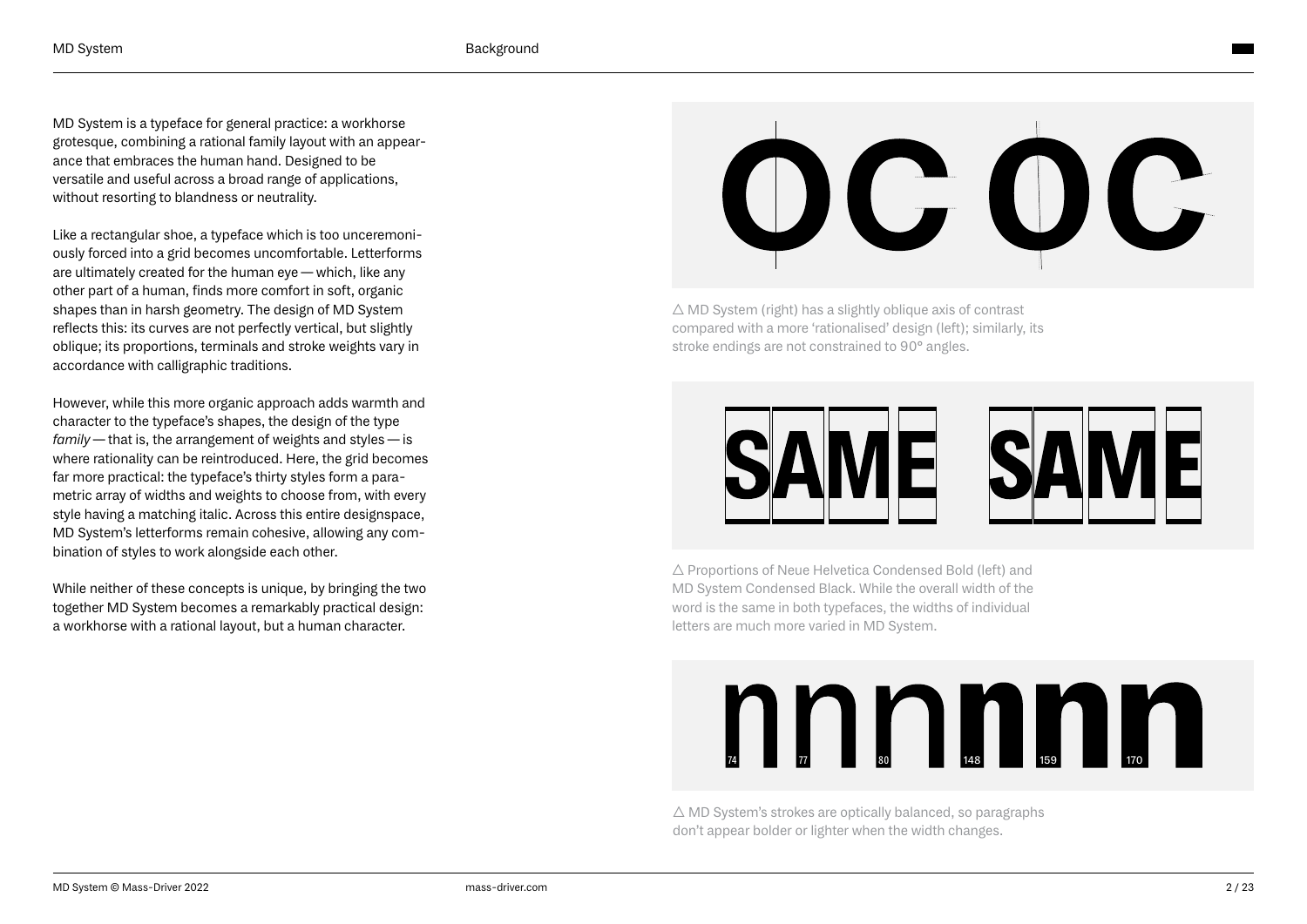MD System

Regular Medium **Semibold Bold Black**

*Italic Medium Italic Semibold Italic Bold Italic Black Italic*

Regular Medium **Semibold Bold Black**

*Italic Medium Italic Semibold Italic Bold Italic Black Italic*

MD System Narrow MD System Condensed

Regular Medium **Semibold Bold Black** *Italic*

*Medium Italic Semibold Italic Bold Italic Black Italic*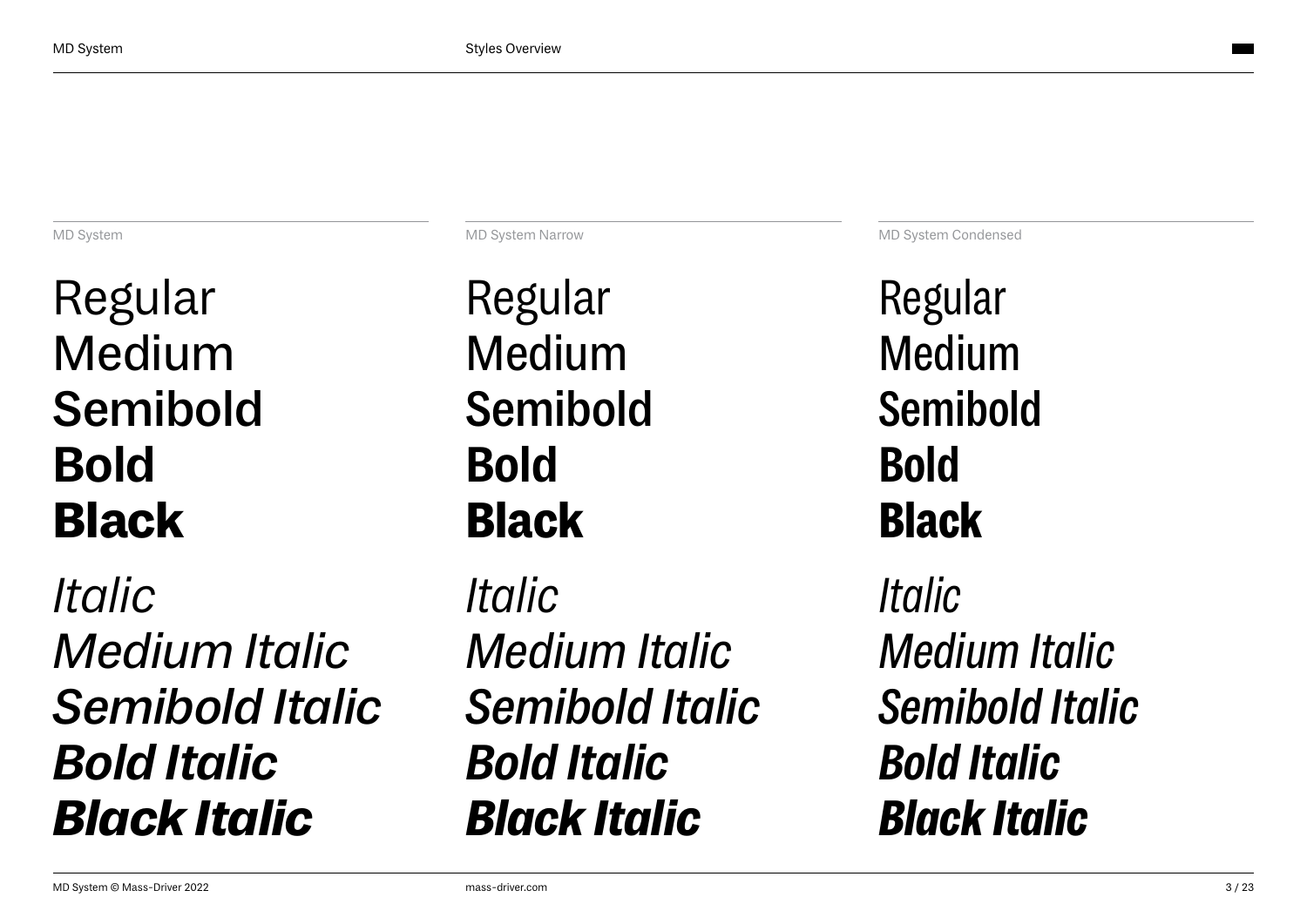

# *Algorithms*

Regular 60pt (−5u tracking)

# Incandescent

Italic 45pt

# *San Francisco, CA*

### Regular 36pt Lithium-ion battery cell

### Regular & Italic 14 / 18PT + OLDSTYLE FIGURES

In 1960, the 11th cgpm synthesised the results of the 12-year study into a set of 16 resolutions. The system was named the *International System of Units,* abbreviated SI from the French name, *Le Système International d'Unités.* When Maxwell first introduced the concept of a coherent system, he identified

Regular 12 / 16pt

The Space Launch System (abbreviated as SLS) is an American super heavy-lift expendable launch vehicle under development by nasa since 2011. As of March 2022, the first launch is scheduled for no earlier than June 2022, pending the

Regular & Italic 10 / 14pt (+5U TRACKING)

In October 2006, LCD Soundsystem released a composition entitled "45:33", as part of Nike's *Original Run* series. It was made available for download from iTunes. Despite its name, the track is actually *45 minutes and 58 seconds long*— the title is a reference to vinyl speeds (33 and 45 RPM)— and was claimed to *"reward and push at good intervals of a run".* However, it was later revealed that this was not the case, but that Murphy merely

Regular & Italic 8 / 11pt (+10U TRACKING)

In addition to the negative consequences of sleep deprivation, sleep and the intertwined circadian system have been shown to have strong regulatory effects on immunological functions affecting *both innate and adaptive immunity.* First, during the early slow-wavesleep stage, a sudden drop in blood levels of *cortisol, epinephrine,* and *norepinephrine* causes increased blood levels of the hormones *leptin, pituitary growth hormone,* and *prolactin.* These signals induce a pro-inflammatory state through the production of the pro-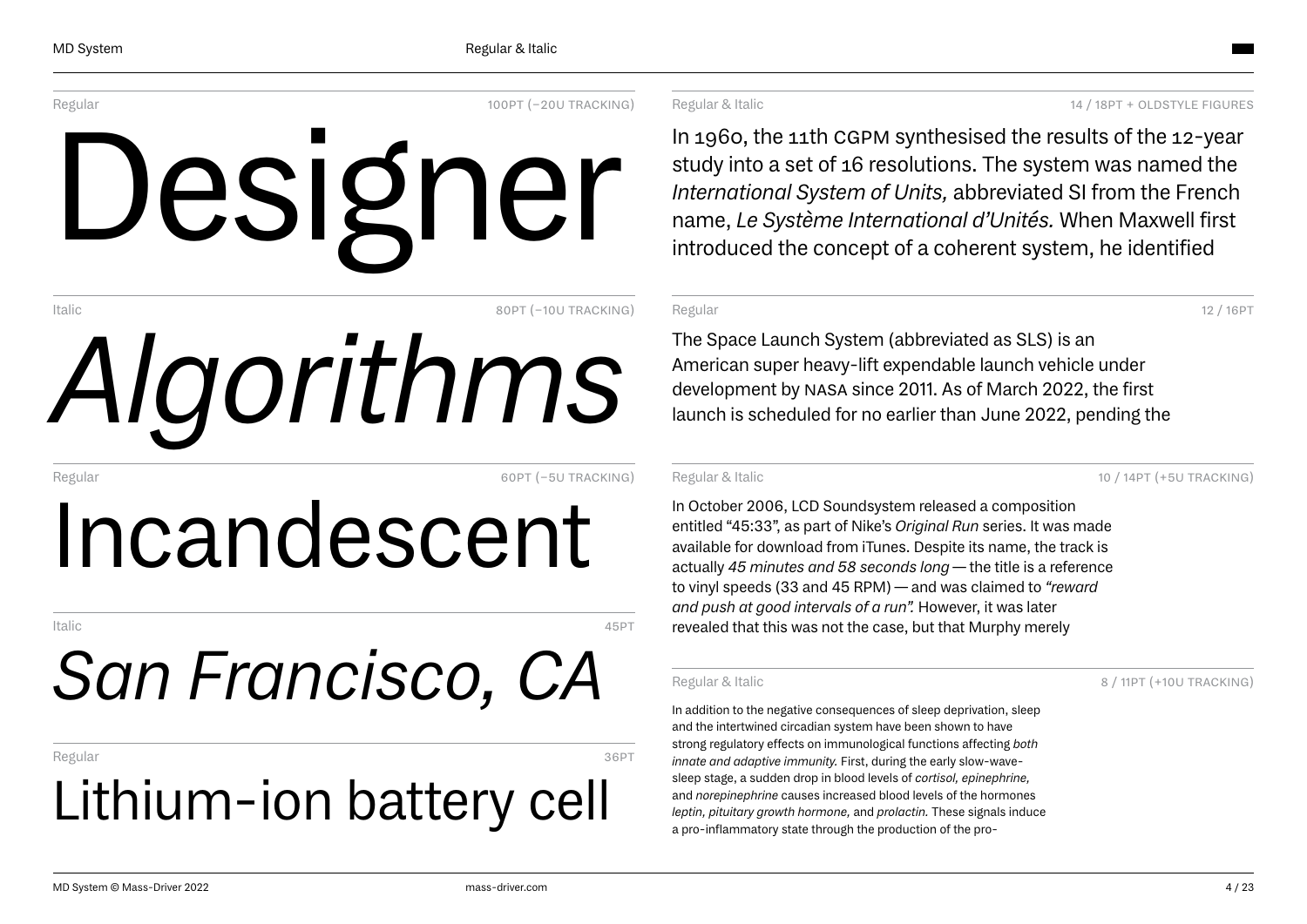Medium Italic 100pt (−20u TRACKING)

# *Nitrogen*

Medium 80pt (−10u tracking)

# Grotesque

Medium Italic 60pt (−5u tracking)

# *Coffee Filters?*

Medium 45pt

# The Hague, ZH, NL

Medium Italic 36 and 36 pt 2012 12:38 and 36 pt 36 pt 36 pt 36 pt 36 pt 36 pt 36 pt 36 pt 36 pt 36 pt 36 pt 36

## *Inter-modal Container*

Medium & Medium Italic 14 / 18pt

The *Interim Cryogenic Propulsion Stage* (icps) is planned to fly on Artemis 1, 2, and 3 as the upper stage of *Space Launch System Block 1.* It is a stretched and human-rated Delta IV 5m (16 ft) *Delta Cryogenic Second Stage* powered by a single RL10 engine. The first ICPS will use the RL10B-2 variant, while

Medium 12 / 16PT

Most NASA systems are sufficiently complex that their components are subsystems, which must function in a coordinated way for the system to accomplish its goals. From the point of view of systems engineering, each subsystem is a

Medium & Medium Italic 10 / 14pt (+5u Tracking)

Biofouling occurs because water is a favorable environment for many life forms. *Flow characteristics of recirculating cooling water systems encourage colonization by sessile organisms* to use the circulating supply of food, oxygen and nutrients. Temperatures may become high enough to support thermophilic populations. *Biofouling of heat exchange surfaces can reduce heat transfer rates of the cooling system;* and biofouling of

Medium & Medium Italic **8** / 11pt (+10u Tracking)

The player can upgrade their skills by using *"cyber-modules"* given as rewards for completing objectives, such as searching the ship, and then spend them at devices called *"cyber-upgrade units"* to obtain enhanced skills. *Operating System (O/S) units* allow onetime character upgrades to be made (e.g. permanent health enhancement). An in-game currency called *"nanites"* may be spent on items at vending machines, including ammunition supplies and health packs. *"Quantum Bio-Reconstruction Machines"* can be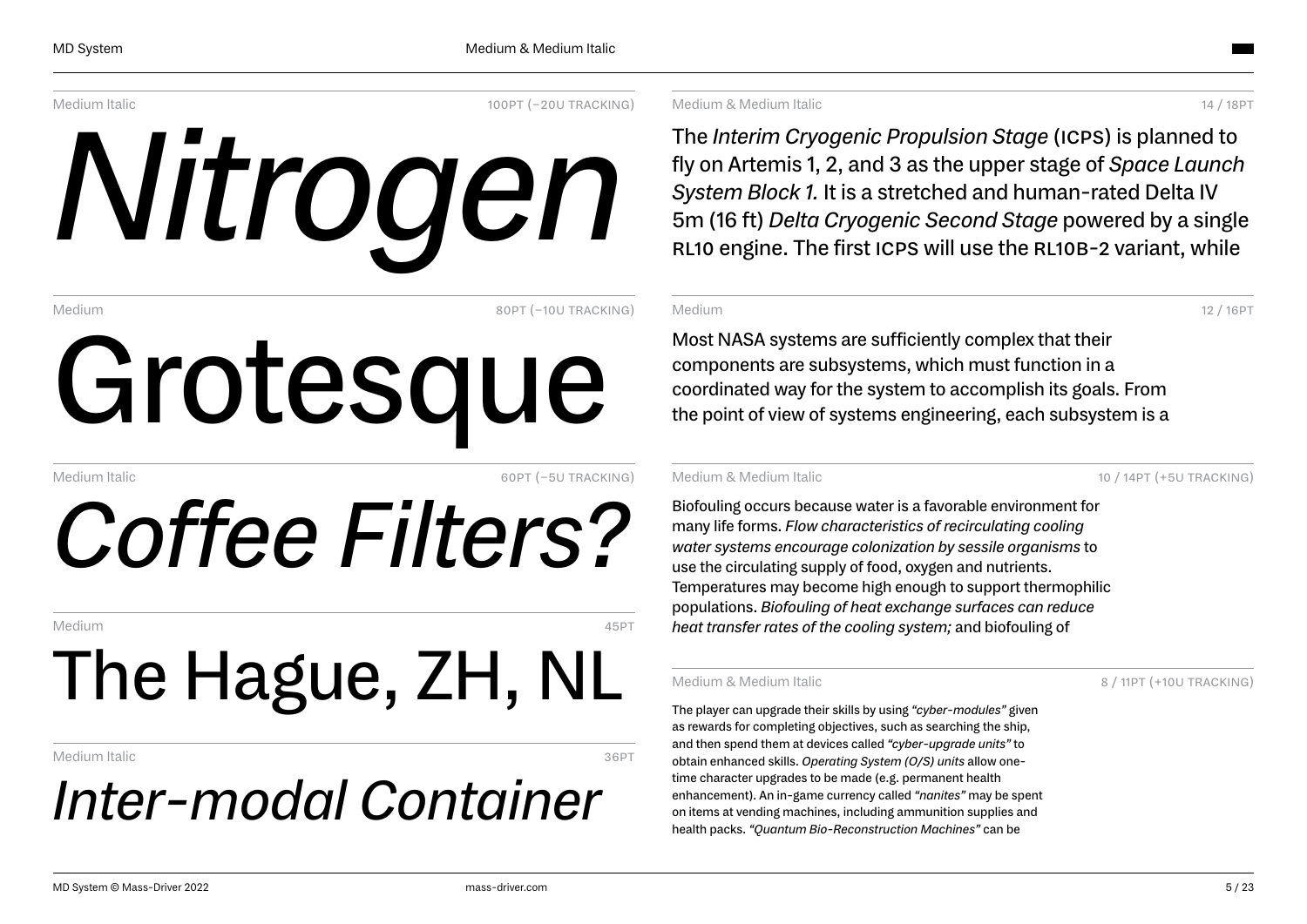Semibold 100pt (−20u TRACKING)

# **Swiss 57**

Semibold Italic 80pt (−10u TRACKING)

Semibold 60pt (−5u tracking)

# **Straßenbahn**

*A4 Layout*

Semibold Italic 45pt

# *Int'l Departures →*

### Semibold 36PT 36 to 36 and 36 and 36 and 36 and 36 and 36 and 36 and 36 and 36 and 36 and 36 and 36 and 36 and

## **New Website Now Live**

Semibold & Semibold Italic 14 / 18pt

**Saturn** *(9.5 AU [1.42 billion km; 880 million mi] from the Sun),* **distinguished by its extensive ring system, has several similarities to Jupiter, such as its atmospheric composition and magnetosphere. Although Saturn has 60% of Jupiter's volume, it is less than a third as massive, at 95 Earth**

### Semibold & Semibold Italic 12 / 16pt

**Frutiger (with Howard 'Bud' Kettler) adapted Univers for the** *IBM Selectric Composer* **in the 1960s. This was an ultrapremium electric 'golfball' typewriter system, intended to be used for producing high-quality office documents or copy to**

Semibold 10 / 14pt (+5U TRACKING)

**The latter have orbits whose periods are in a simple ratio to that of Neptune: for example, going around the Sun twice for every three times that Neptune does, or once for every two. The classical belt consists of objects having no resonance with Neptune, and extends from roughly 39.4 to 47.7 AU (5.89 to 7.14 billion km; 3.66 to 4.43 billion mi). Members of the classical Kuiper belt are sometimes called "cubewanos", after the first of**

### Semibold & Semibold Italic 8 / 11pt (+10u tracking)

**WPS represents objects such as** *disks, folders, files, program objects, and printers* **using the** *System Object Model* **(SOM), which allows code to be shared among applications, possibly written in different programming languages. A distributed version called dsom allowed objects on different computers to communicate. dsom is based on corba. The object oriented aspect of SOM is similar to, and a direct competitor to, Microsoft's** *Component Object Model,* **though it is implemented in a radically different**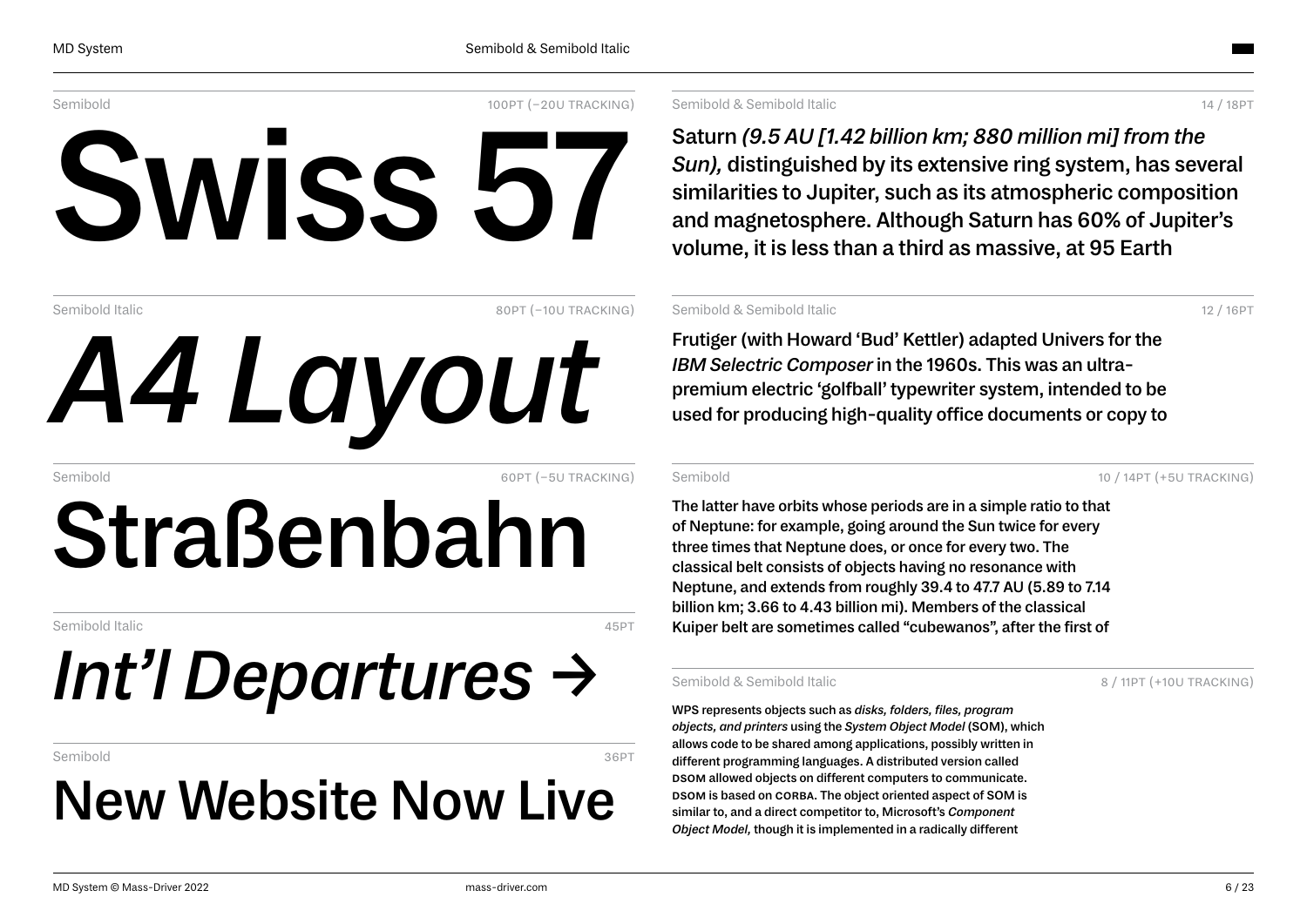

Bold Italic 60pt (−5u tracking)

*Type Foundry*

Bold 45pt

# **'Grotesque№ 36'**

### Bold Italic 36 pt 36 pt 36 pt 36 pt 36 pt 36 pt 36 pt 36 pt 36 pt 36 pt 36 pt 36 pt 36 pt 36 pt 36 pt 36 pt 36 *Untitled-1 [RGB] · 50%*

Bold 14 / 18PT 2002 12:00 12:00 12:00 12:00 12:00 12:00 12:00 12:00 12:00 12:00 12:00 12:00 12:00 12:00 12:00 1

**The original Canadarm was capable of deploying payloads weighing up to 65,000 pounds (29,000 kg) in space. In the mid-1990s, the arm control system was redesigned to increase the payload capability to 586,000 pounds (266,000 kg) in order to support space station assembly**

### Bold & Bold Italic 12 / 16pt

**Mycelia are vital in terrestrial and aquatic ecosystems for their role in the** *decomposition of plant material.* **They contribute to the** *organic fraction of soil,* **and their growth** *releases carbon dioxide* **back into the atmosphere.**

Bold & Bold Italic 10 / 14pt (+5u Tracking)

**The N² diagram has been used extensively to develop** *data interfaces,* **primarily in the software areas. However, it can also be used to develop hardware interfaces.** *The basic N chart is shown in Figure B-7.* **The system functions are placed on the diagonal; the remainder of the squares in the N×N matrix represent the** *interface inputs and outputs.* **Where a blank appears,** *there is no interface* **between the respective**

Bold & Bold Italic 8 / 11pt (+10u TRACKING)

**Whereas the System/3 used a hardwired processor, the System/32 implemented the System/3 instruction set in microcode. The System/32 processor utilized a** *vertical microcode format,* **with each microinstruction occupying** *16 bits of control storage.* **There were 19 different microinstruction opcodes, however certain microinstructions could carry out different operations depending on** *which bits were set in the rest of the microinstruction,* **with the result that there were about 70**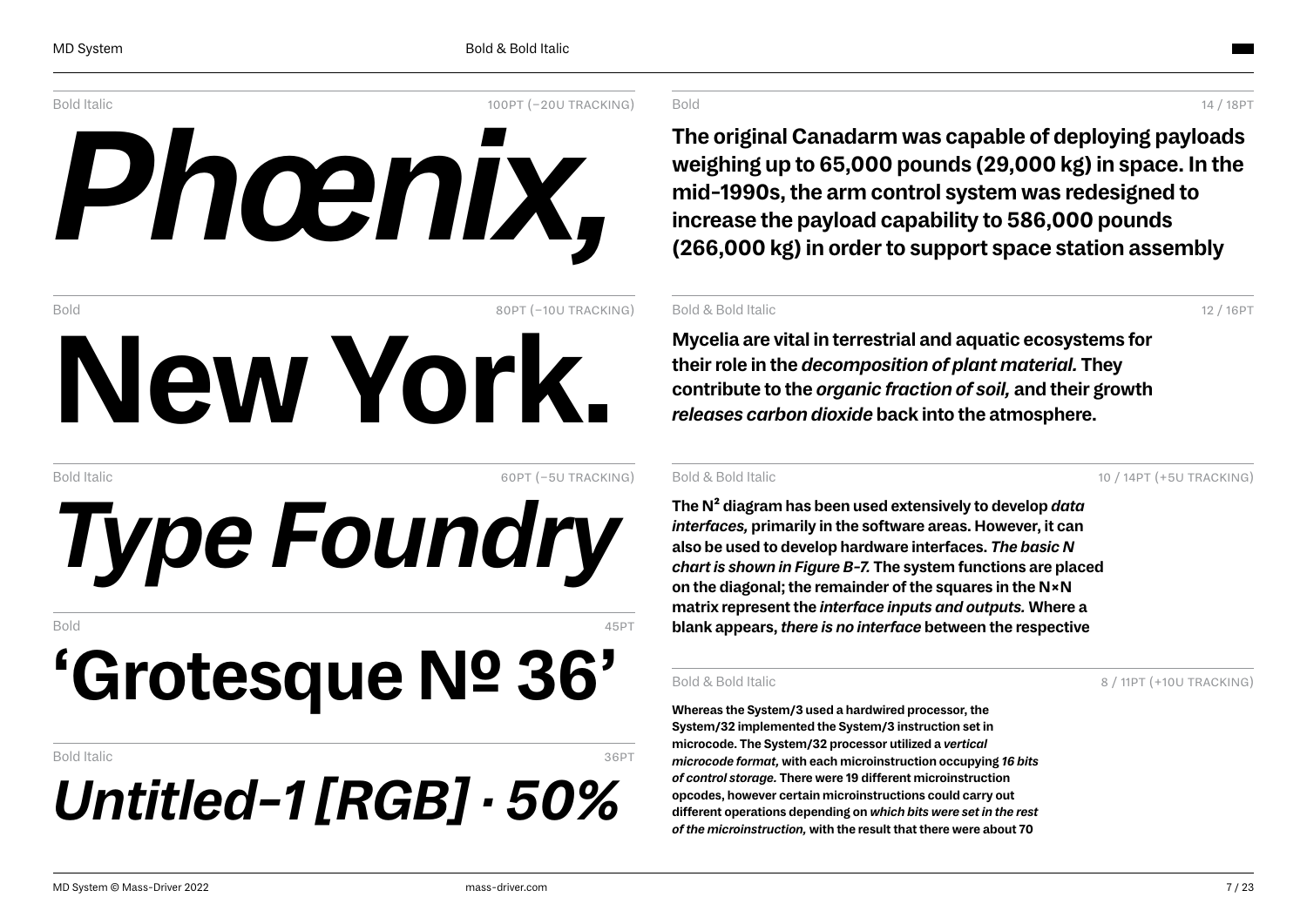



Black 60pt (−5u tracking)

# **Westbound ↗**

Black Italic 45pt

# *'Roman & Italics'*

### Black 36pt

## **Printmaking Material**

### Black & Black Italic 14 / 18pt

**It is NASA policy** *(see NM1 8010.2A and NHB 7120.5)***to adopt the** *International System of Units,* **known by the international abbreviation** *SI* **and defined by** *ANSI/IEEE Std 268-1992,* **as the preferred system of weights and measurements for all major system development**

### Black & Black Italic 12 / 16pt 12 / 16pt 12 / 16pt 12 / 16pt 12 / 16pt 12 / 16pt 12 / 16pt 12 / 16pt 12 / 16pt

**In 1992,** *Acorn Computers* **produced the A3010, A3020 and A4000 range of personal computers with the ARM250** *System-on-a-Chip.* **It combined the original Acorn ARM2 processor with a** *memory controller*

Black 10 / 14PT + OLDSTYLE FIGURES (+5U TRACKING)

**The invention of the first writing systems is roughly contemporary with the beginning of the Bronze Age (following the late Neolithic) in the late 4th millennium bc. The Sumerian archaic cuneiform script closely followed by the Egyptian hieroglyphs are generally considered the earliest writing systems, both emerging out of their ancestral proto-literate symbol systems from 3400 to 3200 bc with**

Black & Black Italic **Black Italic** 8 / 11pt (+10u TRACKING)

*The Space Shuttle program* **was the fourth human spaceflight program carried out by the U.S.** *National Aeronautics and Space Administration* **(nasa), which accomplished routine transportation for Earth-to-orbit crew and cargo from 1981 to 2011. Its official name,** *Space Transportation System* **(STS), was taken from a 1969 plan for a system of reusable spacecraft of** which it was the only item funded for development.<sup>[1]</sup> It flew 135 **missions and carried 355 astronauts from 16 countries, many**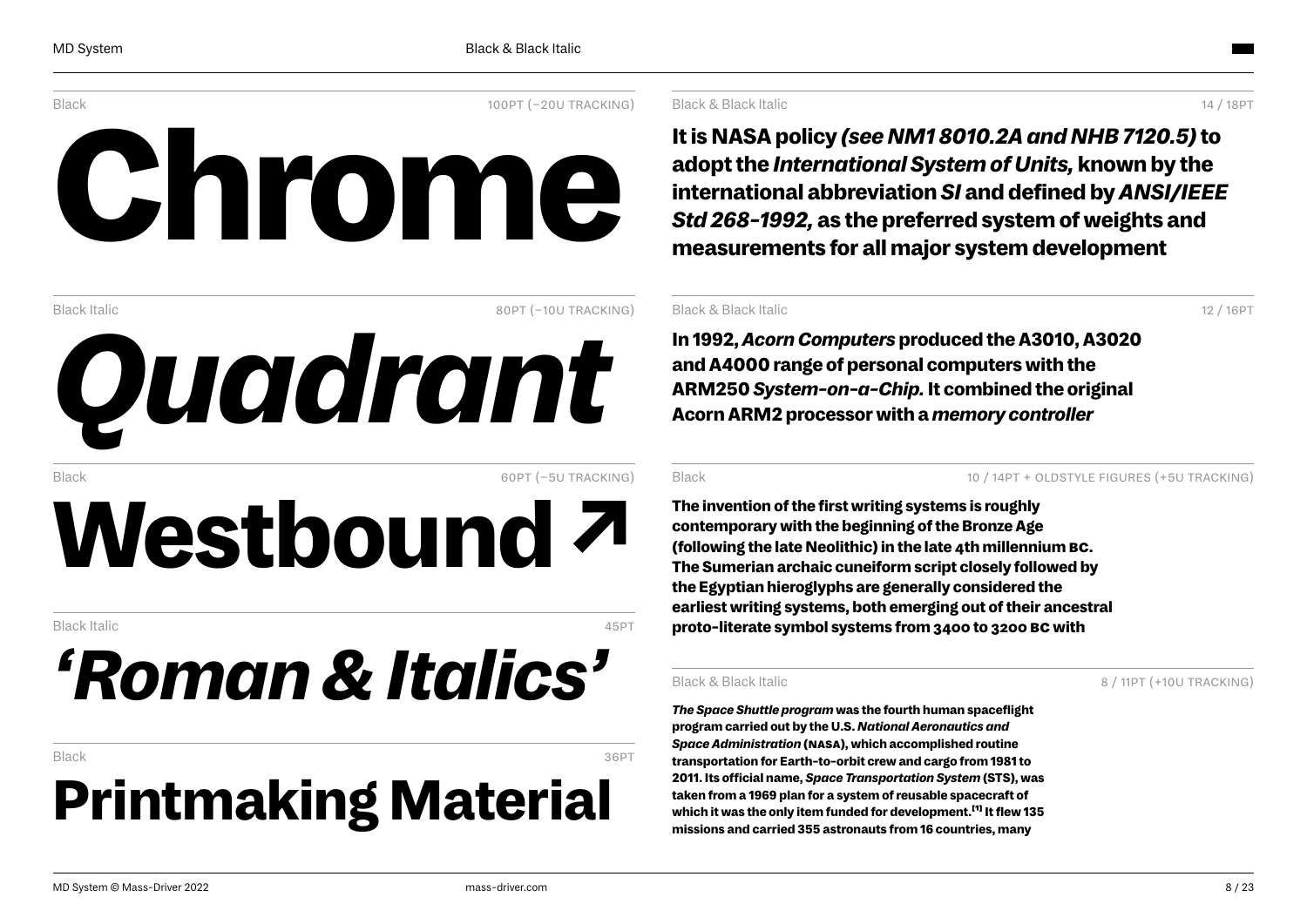Narrow Regular 100pt (−20u TRACKING)

# Admin H5

Narrow Italic 80pt (−10U TRACKING)

# *Punchcutter*

Narrow Regular 60pt (−5U TRACKING)

Interface Design

Narrow Italic 45pt

# *M74 Phantom Galaxy*

### Narrow Regular 36 and 36 pt 20 and 36 pt 36 pt 36 pt 36 pt 36 pt 36 pt 36 pt 36 pt 36 pt 36 pt 36 pt 36 pt 36

## "Of Course I Still Love You"

### Narrow Regular & Italic 14 / 18PT + OLDSTYLE FIGURES

In 1960, the 11th CGPM synthesised the results of the 12-year study into a set of 16 resolutions. The system was named the *International System of Units,* abbreviated SI from the French name, *Le Système International d'Unités.* When Maxwell first introduced the concept of a coherent system, he identified three quantities that could be used as

### Narrow Regular 12 / 16PT

The Space Launch System (abbreviated as SLS) is an American super heavy-lift expendable launch vehicle under development by nasa since 2011. As of March 2022, the first launch is scheduled for no earlier than June 2022, pending the success of a wet dress rehearsal

Narrow Regular & Italic 10 / 14pt (+5u Tracking)

In October 2006, LCD Soundsystem released a composition entitled "45:33", as part of Nike's *Original Run* series. It was made available for download from iTunes. Despite its name, the track is actually *45 minutes and 58 seconds long* —the title is a reference to vinyl speeds (33 and 45 RPM) — and was claimed to *"reward and push at good intervals of a run".* However, it was later revealed that this was not the case, but that Murphy merely wanted the opportunity to create a long piece of music, akin to E2-

Narrow Regular & Italic **8 / 11pt (+10U TRACKING)** 

In addition to the negative consequences of sleep deprivation, sleep and the intertwined circadian system have been shown to have strong regulatory effects on immunological functions affecting *both innate and adaptive immunity.* First, during the early slow-wave-sleep stage, a sudden drop in blood levels of *cortisol, epinephrine,* and *norepinephrine* causes increased blood levels of the hormones *leptin, pituitary growth hormone,* and *prolactin.* These signals induce a pro-inflammatory state through the production of the pro-inflammatory cytokines *interleukin-1, interleukin-12, TNF-alpha* and *IFN-*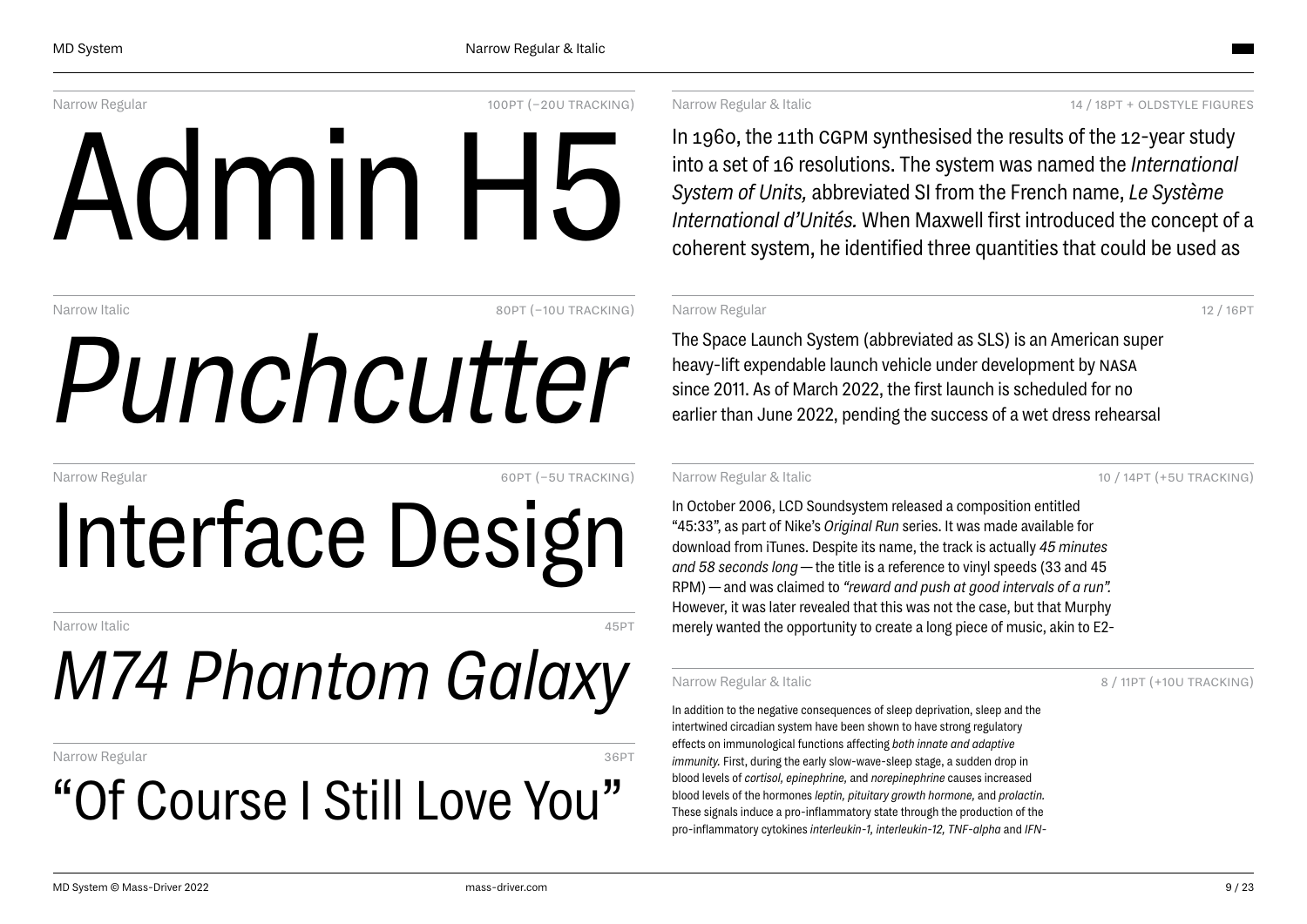Narrow Medium Italic 100pt (−20U TRACKING)

# *Hydrogen*

Narrow Medium 80pt (−10U TRACKING)

# Amphibians

Narrow Medium Italic 60pt (−5U TRACKING)

# *16-fold increase*

Narrow Medium

## "Liurnia of the Lakes"

Narrow Medium Italic 36 and 2008 12:00 13:00 13:00 13:00 13:00 13:00 13:00 13:00 13:00 13:00 13:00 13:00 13:00 13:00 13:00 13:00 13:00 13:00 13:00 13:00 13:00 13:00 13:00 13:00 13:00 13:00 13:00 13:00 13:00 13:00 13:00 13:

## *Standard International Co.*

Narrow Medium & Medium Italic 14 / 18pt

The *Interim Cryogenic Propulsion Stage* (icps) is planned to fly on Artemis 1, 2, and 3 as the upper stage of *Space Launch System Block 1.* It is a stretched and human-rated Delta IV 5m (16 ft) *Delta Cryogenic Second Stage* powered by a single RL10 engine. The first icps will use the rl10b-2 variant, while the second and third icps will

### Narrow Medium 2012 12 / 16pt 2022 12 / 16pt 2022 12 / 16pt 2022 12 / 16pt 2022 12

Most NASA systems are sufficiently complex that their components are subsystems, which must function in a coordinated way for the system to accomplish its goals. From the point of view of systems engineering, each subsystem is a system in its own right— that is,

### Narrow Medium & Medium Italic 10 / 14pt (+5U TRACKING)

Biofouling occurs because water is a favorable environment for many life forms. *Flow characteristics of recirculating cooling water systems encourage colonization by sessile organisms* to use the circulating supply of food, oxygen and nutrients. Temperatures may become high enough to support thermophilic populations. *Biofouling of heat exchange surfaces can reduce heat transfer rates of the cooling system;* and biofouling of cooling towers can alter flow distribution to reduce

### Narrow Medium & Medium Italic **8** / 11pt (+10U TRACKING)

The player can upgrade their skills by using *"cyber-modules"* given as rewards for completing objectives, such as searching the ship, and then spend them at devices called *"cyber-upgrade units"* to obtain enhanced skills. *Operating System (O/S) units* allow one-time character upgrades to be made (e.g. permanent health enhancement). An in-game currency called *"nanites"* may be spent on items at vending machines, including ammunition supplies and health packs. *"Quantum Bio-Reconstruction Machines"* can be activated and reconstitute the player for 10 nanites if they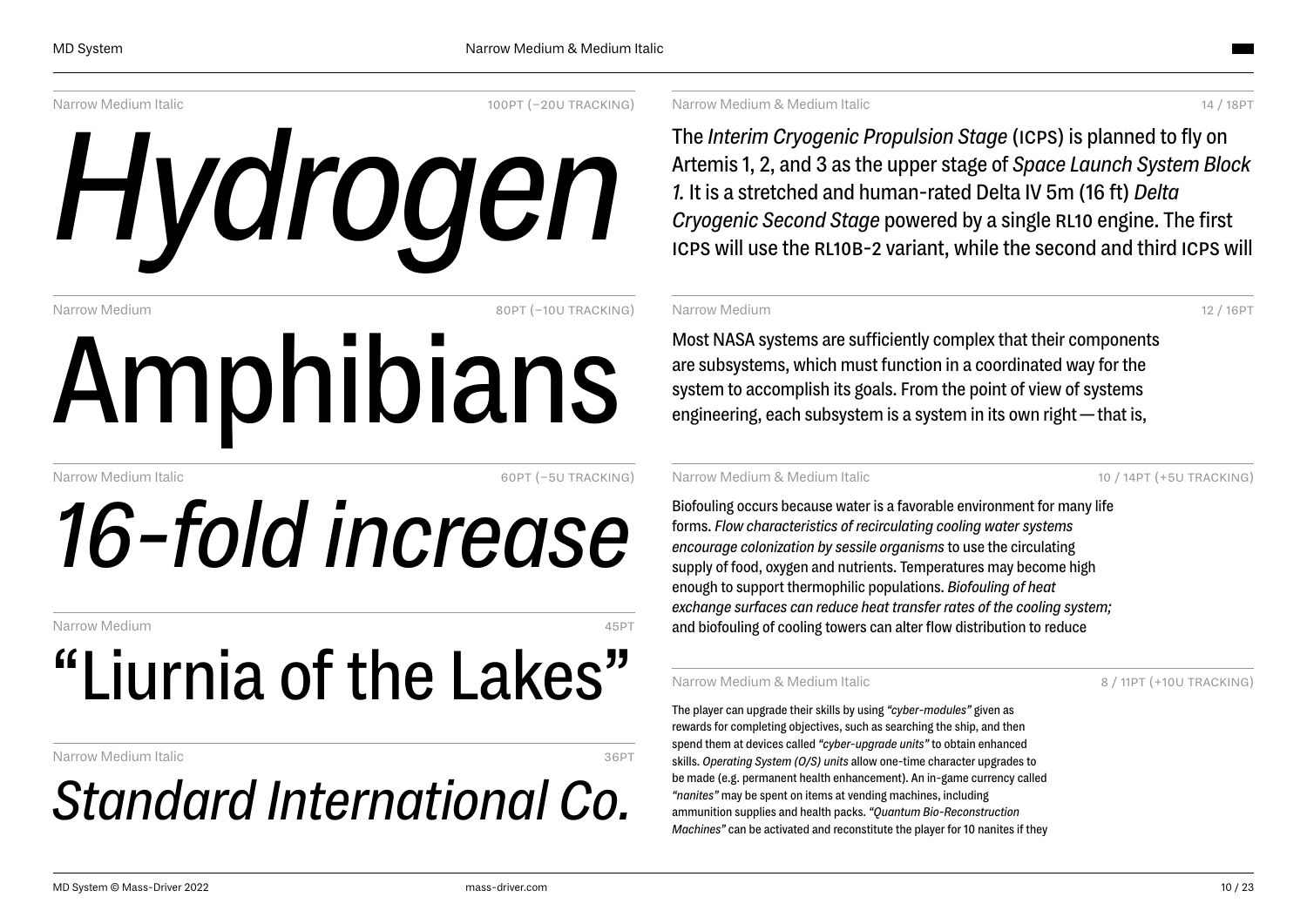Narrow Semibold 100pt (−20u TRACKING)

# **Monstera**

Narrow Semibold Italic 80pt (−10U TRACKING)

# *€2.99 Each*

Narrow Semibold 60pt (−5u tracking)

**Hyperdrive Fuel**

Narrow Semibold Italic 45pt

## *Creative Suite® 1997*

Narrow Semibold 36PT

## **£250, External Hard Drive**

Narrow Semibold & Semibold Italic 14 / 18pt

**Saturn** *(9.5 AU [1.42 billion km; 880 million mi] from the Sun),* **distinguished by its extensive ring system, has several similarities to Jupiter, such as its atmospheric composition and magnetosphere. Although Saturn has 60% of Jupiter's volume,** *it is less than a third as massive,* **at 95 Earth masses. Saturn is the only planet of**

### Narrow Semibold & Semibold Italic 12 / 16pt

**Frutiger (with Howard 'Bud' Kettler) adapted Univers for the** *IBM Selectric Composer* **in the 1960s. This was an ultra-premium electric 'golfball' typewriter system, intended to be used for producing** *high-quality office documents* **or copy to be**

Narrow Semibold 10 / 14pt (+5U TRACKING)

**The latter have orbits whose periods are in a simple ratio to that of Neptune: for example, going around the Sun twice for every three times that Neptune does, or once for every two. The classical belt consists of objects having no resonance with Neptune, and extends from roughly 39.4 to 47.7 AU (5.89 to 7.14 billion km; 3.66 to 4.43 billion mi). Members of the classical Kuiper belt are sometimes called "cubewanos", after the first of their kind to be discovered, originally**

### Narrow Semibold & Semibold Italic 8 / 11pt (+10U TRACKING)

**WPS represents objects such as** *disks, folders, files, program objects, and printers* **using the** *System Object Model* **(SOM), which allows code to be shared among applications, possibly written in different programming languages. A distributed version called dsom allowed objects on different computers to communicate. dsom is based on corba. The object oriented aspect of SOM is similar to, and a direct competitor to, Microsoft's** *Component Object Model,* **though it is implemented in a radically different manner; for instance, one of the most notable differences between SOM**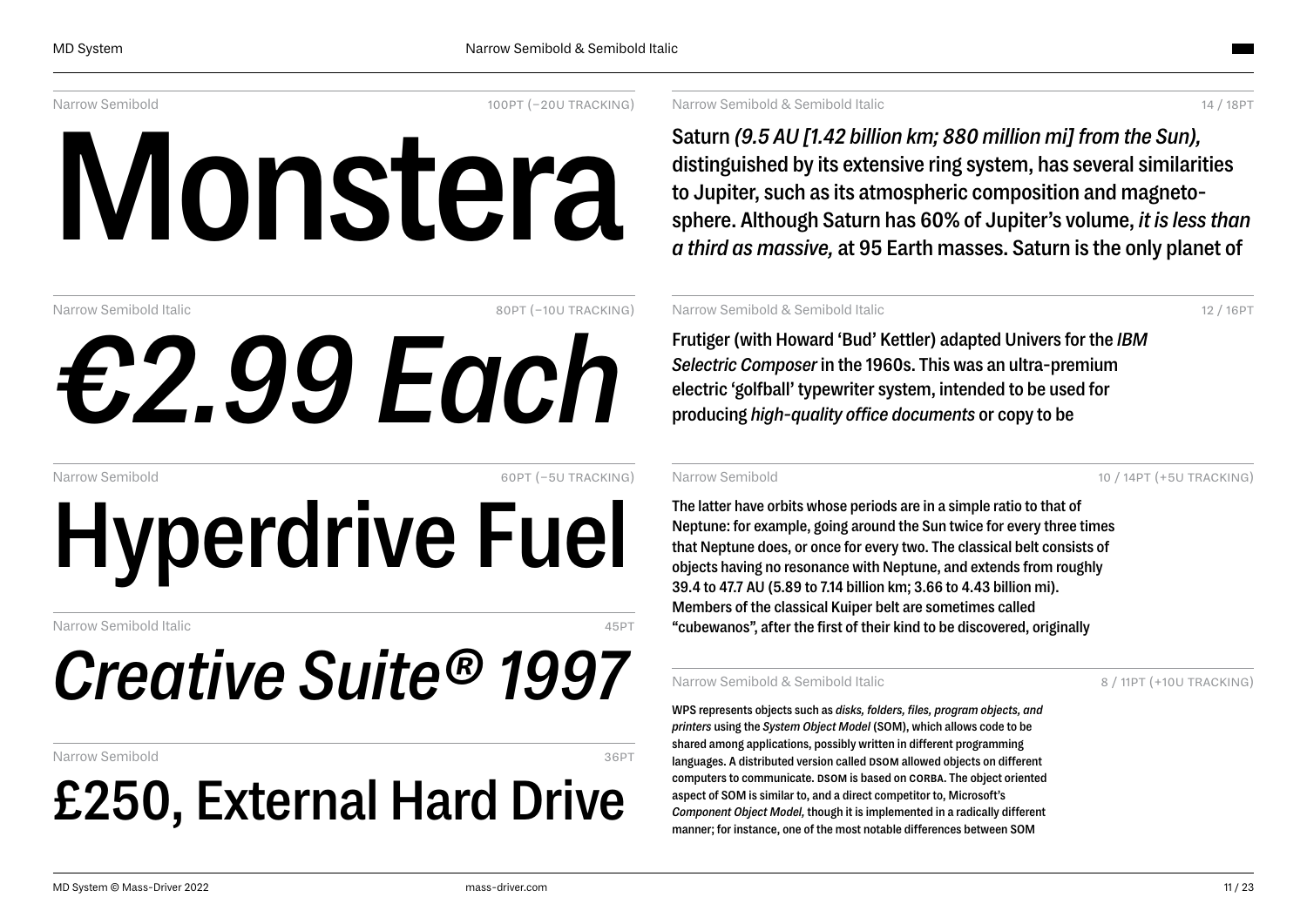Narrow Bold Italic 100pt (−20u TRACKING)

# *Racecars*

Narrow Bold 80pt (−10u TRACKING)

Narrow Bold Italic 60pt (−5U TRACKING)

# *Cast Aluminum*

**Mach 2.410**

Narrow Bold 45pt and the second second second second second second second second second second second second s

# **Rijksmuseum A'dam**

### Narrow Bold Italic 36pt

## *Keep Calm & Refrigerate!*

Narrow Bold 2008 - 2009 - 2009 - 2009 - 2010 - 2010 - 2010 - 2010 - 2010 - 2010 - 2010 - 2010 - 2010 - 2010 - 20

**The original Canadarm was capable of deploying payloads weighing up to 65,000 pounds (29,000 kg) in space. In the mid-1990s, the arm control system was redesigned to increase the payload capability to 586,000 pounds (266,000 kg) in order to support space station assembly operations. While able to**

### Narrow Bold & Bold Italic 12 / 16pt 12 / 16pt 12 / 16pt 12 / 16pt 12 / 16pt 12 / 16pt 12 / 16pt 12 / 16pt 12 / 16pt 12 / 16pt 12 / 16pt 12 / 16pt 12 / 16pt 12 / 16pt 12 / 16pt 12 / 16pt 12 / 16pt 12 / 16pt 12 / 16pt 12 / 1

**Mycelia are vital in terrestrial and aquatic ecosystems for their role in the** *decomposition of plant material.***They contribute to the** *organic fraction of soil,* **and their growth** *releases carbon dioxide* **back into the atmosphere. Ectomycorrhizal extramatrical**

Narrow Bold & Bold Italic 10 / 14pt (+5u Tracking)

**The N² diagram has been used extensively to develop** *data interfaces,* **primarily in the software areas. However, it can also be used to develop hardware interfaces.** *The basic N chart is shown in Figure B-7.* **The system functions are placed on the diagonal; the remainder of the squares in the N×N matrix represent the** *interface inputs and outputs.* **Where a blank appears,** *there is no interface* **between the respective functions. Data flows in a clockwise direction between**

Narrow Bold & Bold Italic **8 / 2008** 8 / 11pt (+10u TRACKING)

**Whereas the System/3 used a hardwired processor, the System/32 implemented the System/3 instruction set in microcode. The System/32 processor utilized a** *vertical microcode format,* **with each microinstruction occupying** *16 bits of control storage.* **There were 19 different microinstruction opcodes, however certain microinstructions could carry out different operations depending on** *which bits were set in the rest of the microinstruction,* **with the result that there were about 70 distinct operations available. An optional set of Scientific**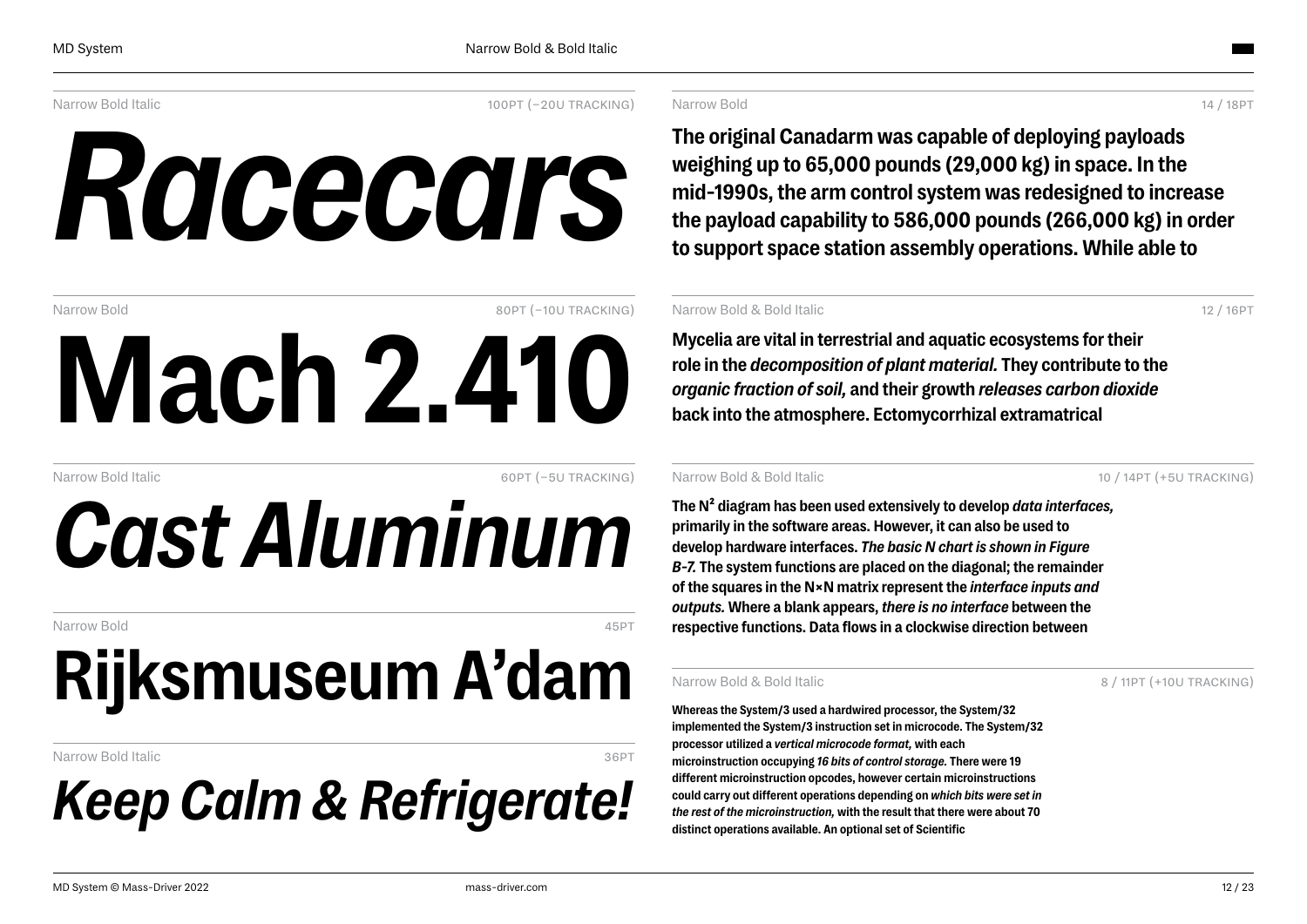



Narrow Black Italic 80pt (−10U TRACKING)

# *Gardener's*

Narrow Black 60pt (−5U TRACKING)

**I hear birdsong**

Narrow Black Italic 45pt

# *¥500 (€3.60) Each.*

### Narrow Black 36PT (1999) 2008 12:00 12:00 12:00 12:00 12:00 12:00 12:00 12:00 12:00 12:00 12:00 12:00 12:00 12:0

## **Risograph workshop \$75**

Narrow Black & Black Italic 14 / 18pt

**It is NASA policy** *(see NM1 8010.2A and NHB 7120.5)* **to adopt the** *International System of Units,* **known by the international abbreviation** *SI* **and defined by** *ANSI/IEEE Std 268-1992,* **as the preferred system of weights and measurements for all major system development programs; to use the metric system in**

### Narrow Black & Black Italic 12 / 16pt 12 / 16pt 12 / 16pt 12 / 16pt 12 / 16pt 12 / 16pt 12 / 16pt 12 / 16pt 12

**In 1992,** *Acorn Computers* **produced the A3010, A3020 and A4000 range of personal computers with the ARM250** *Systemon-a-Chip.* **It combined the original Acorn ARM2 processor with a** *memory controller (MEMC), video controller (VID***C), and** *I/O*

Narrow Black 10 / 14PT + OLDSTYLE FIGURES (+5U TRACKING)

**The invention of the first writing systems is roughly contemporary with the beginning of the Bronze Age (following the late Neolithic) in the late 4th millennium bc. The Sumerian archaic cuneiform script closely followed by the Egyptian hieroglyphs are generally considered the earliest writing systems, both emerging out of their ancestral proto-literate symbol systems from 3400 to 3200 bc with earliest coherent texts from about 2600 bc. It is generally agreed**

### Narrow Black & Black Italic **8 / 11pt (+10U TRACKING)**

*The Space Shuttle program* **was the fourth human spaceflight program carried out by the U.S.** *National Aeronautics and Space Administration* **(nasa), which accomplished routine transportation for Earth-to-orbit crew and cargo from 1981 to 2011. Its official name,** *Space Transportation System* **(STS), was taken from a 1969 plan for a system of reusable spacecraft of which it was the only item funded for development.[¹] It flew 135 missions and carried 355 astronauts from 16 countries, many on multiple trips. The Space Shuttle — composed of**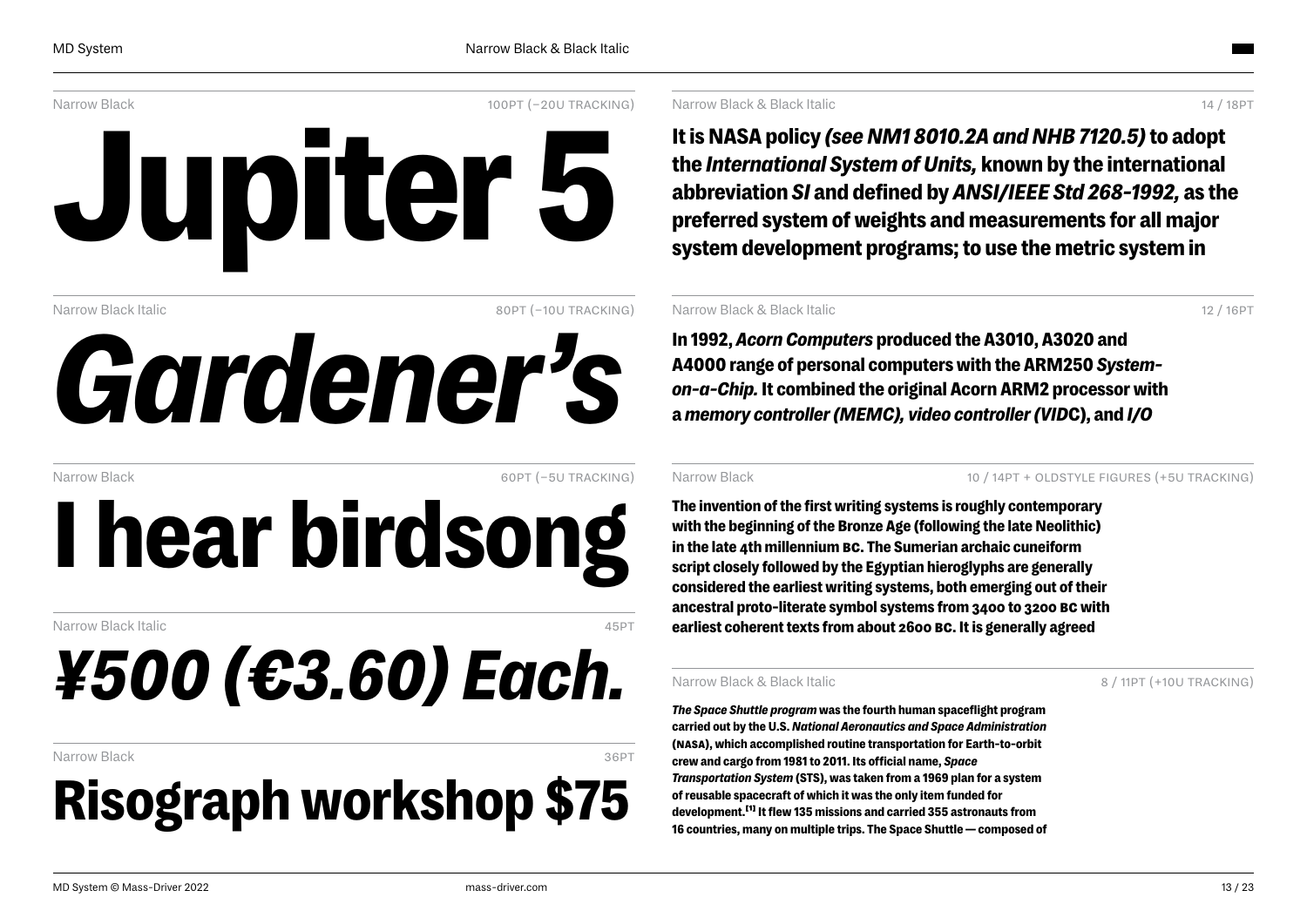Condensed Regular 100pt (−20u TRACKING)

# Parking: G5

Condensed Italic 80pt (−10u TRACKING)

# *M1 Eastbound*

Condensed Regular 60pt (−5u tracking)

# A Guide to Planets

Condensed Italic 45pt

## *Information Architecture*

Condensed Regular 36 and 200 and 200 and 200 and 36 and 36 pt

## Launch Systems & Procedures

### Condensed Regular & Italic 14 / 18PT + OLDSTYLE FIGURES

In 1960, the 11th cgpm synthesised the results of the 12-year study into a set of 16 resolutions. The system was named the *International System of Units,* abbreviated SI from the French name, *Le Système International d'Unités.* When Maxwell first introduced the concept of a coherent system, he identified three quantities that could be used as base units: mass, length, and time. Giorgi later

### Condensed Regular 12 / 16PT

The Space Launch System (abbreviated as SLS) is an American super heavy-lift expendable launch vehicle under development by nasa since 2011. As of March 2022, the first launch is scheduled for no earlier than June 2022, pending the success of a wet dress rehearsal test after the Axiom-1 Launch.<sup>[20]</sup> It replaces the

Condensed Regular & Italic 10 / 14pt (+5u tracking)

In October 2006, LCD Soundsystem released a composition entitled "45:33", as part of Nike's *Original Run* series. It was made available for download from iTunes. Despite its name, the track is actually *45 minutes and 58 seconds long*—the title is a reference to vinyl speeds (33 and 45 RPM) — and was claimed to *"reward and push at good intervals of a run".* However, it was later revealed that this was not the case, but that Murphy merely wanted the opportunity to create a long piece of music, akin to E2-E4 by Manuel Göttsching. LCD Soundsystem's second studio

### Condensed Regular & Italic 8 / 11pt (+10u tracking)

In addition to the negative consequences of sleep deprivation, sleep and the intertwined circadian system have been shown to have strong regulatory effects on immunological functions affecting *both innate and adaptive immunity.* First, during the early slow-wave-sleep stage, a sudden drop in blood levels of *cortisol, epinephrine,* and *norepinephrine* causes increased blood levels of the hormones *leptin, pituitary growth hormone,* and *prolactin.* These signals induce a pro-inflammatory state through the production of the pro-inflammatory cytokines *interleukin-1, interleukin-12, TNF-alpha* and *IFN-gamma.* These cytokines then stimulate immune functions such as immune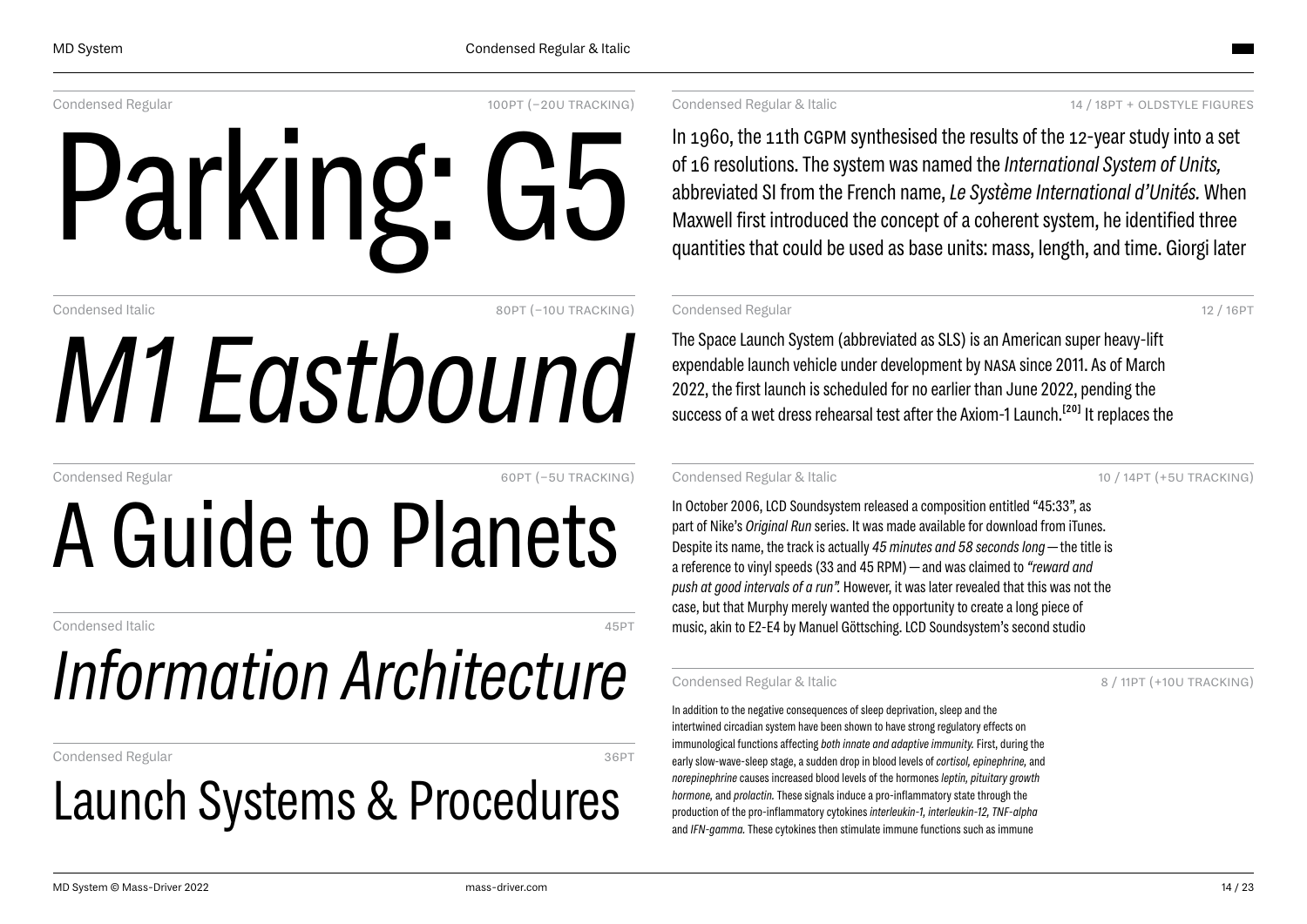Condensed Medium Italic 100pt (−20u tracking)

*Disconnect*

Long March 5

Condensed Medium 80pt (−10U TRACKING)

Condensed Medium Italic 60pt (−5u Tracking)

# *Short Wavelength*

Condensed Medium

# Geostationary Transfers

Condensed Medium Italic

## *Exit Without Saving Progress?*

Condensed Medium & Medium Italic 14 / 18pt

The *Interim Cryogenic Propulsion Stage* (icps) is planned to fly on Artemis 1, 2, and 3 as the upper stage of *Space Launch System Block 1.* It is a stretched and human-rated Delta IV 5m (16 ft) *Delta Cryogenic Second Stage* powered by a single RL10 engine. The first ICPS will use the RL10B-2 variant, while the second and third ICPS will use the RL10C-2 variant. Block 1 is intended to be

### Condensed Medium 2001 12 / 16 PT

Most NASA systems are sufficiently complex that their components are subsystems, which must function in a coordinated way for the system to accomplish its goals. From the point of view of systems engineering, each subsystem is a system in its own right—that is, policies, requirements,

### Condensed Medium & Medium Italic 10 / 14pt (+5U TRACKING)

Biofouling occurs because water is a favorable environment for many life forms. *Flow characteristics of recirculating cooling water systems encourage colonization by sessile organisms* to use the circulating supply of food, oxygen and nutrients. Temperatures may become high enough to support thermophilic populations. *Biofouling of heat exchange surfaces can reduce heat transfer rates of the cooling system;* and biofouling of cooling towers can alter flow distribution to reduce evaporative cooling rates. Biofouling may also create *differential oxygen*

### Condensed Medium & Medium Italic 8 / 11pt (+10U TRACKING)

The player can upgrade their skills by using *"cyber-modules"* given as rewards for completing objectives, such as searching the ship, and then spend them at devices called *"cyber-upgrade units"* to obtain enhanced skills. *Operating System (O/S) units* allow one-time character upgrades to be made (e.g. permanent health enhancement). An in-game currency called *"nanites"* may be spent on items at vending machines, including ammunition supplies and health packs. *"Quantum Bio-Reconstruction Machines"* can be activated and reconstitute the player for 10 nanites if they die inside the area in which the machine resides. Otherwise, the game ends and progress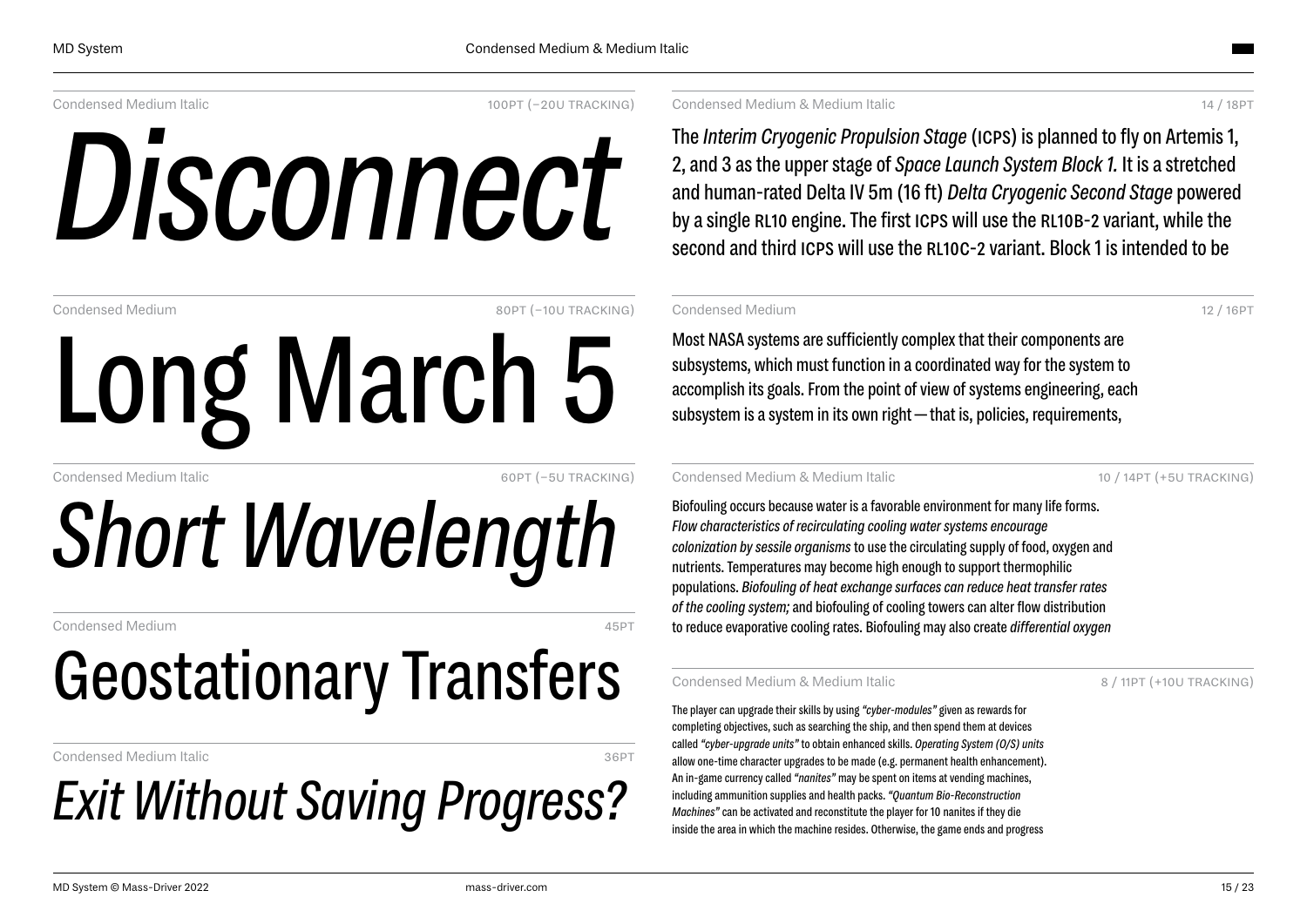Condensed Semibold 100pt (−20u TRACKING)

# **Harkonnen**

Condensed Semibold Italic 80pt (−10U TRACKING)

Condensed Semibold 60pt (−5u tracking)

# **Quake, Doom, etc**

*Printworks 21*

Condensed Semibold Italic

# *Fresh Poffertjes, €4.99*

Condensed Semibold 36pt

## **Newton Abbot railway station**

Condensed Semibold & Semibold Italic 14 / 18pt

**Saturn** *(9.5 AU [1.42 billion km; 880 million mi] from the Sun),* **distinguished by its extensive ring system, has several similarities to Jupiter, such as its atmospheric composition and magnetosphere. Although Saturn has 60% of Jupiter's volume,** *it is less than a third as massive,* **at 95 Earth masses. Saturn is the only planet of the Solar System that is***less dense than water.*

### Condensed Semibold & Semibold Italic 12 / 16pt

**Frutiger (with Howard 'Bud' Kettler) adapted Univers for the** *IBM Selectric Composer* **in the 1960s. This was an ultra-premium electric 'golfball' typewriter system, intended to be used for producing** *high-quality office documents* **or copy to be photographically enlarged for small-scale printing**

Condensed Semibold 10 / 14pt (+5u Tracking)

**The latter have orbits whose periods are in a simple ratio to that of Neptune: for example, going around the Sun twice for every three times that Neptune does, or once for every two. The classical belt consists of objects having no resonance with Neptune, and extends from roughly 39.4 to 47.7 AU (5.89 to 7.14 billion km; 3.66 to 4.43 billion mi). Members of the classical Kuiper belt are sometimes called "cubewanos", after the first of their kind to be discovered, originally designated 1992 QB₁; they are still in near primordial, low-eccentricity orbits.**

### Condensed Semibold & Semibold Italic 8 / 11pt (+10u tracking)

**WPS represents objects such as** *disks, folders, files, program objects, and printers* **using the** *System Object Model* **(SOM), which allows code to be shared among applications, possibly written in different programming languages. A distributed version called dsom allowed objects on different computers to communicate. dsom is based on corba. The object oriented aspect of SOM is similar to, and a direct competitor to, Microsoft's** *Component Object Model,* **though it is implemented in a radically different manner; for instance, one of the most notable differences between SOM and COM is SOM's support for** *inheritance* **(one of the most**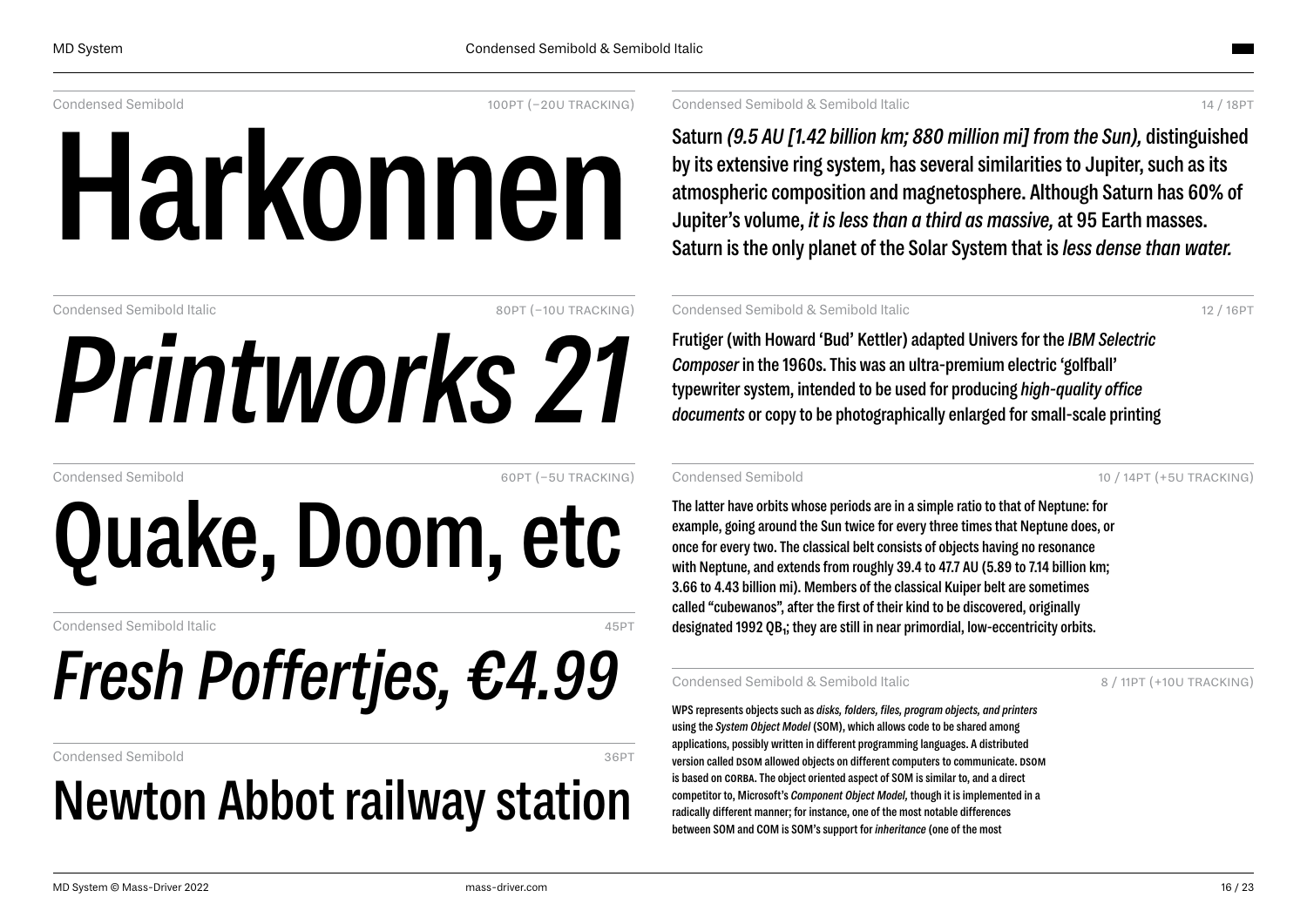Condensed Bold Italic 100pt (−20u tracking)



Condensed Bold 80pt (−10U TRACKING)

# **Lunar Rovers**

Condensed Bold Italic 60pt (−5u tracking)

# *July 16–24, 1969*

Condensed Bold 45pt

## **Interconnected system**

Condensed Bold Italic 36pt

### *KABK, Den Haag, Nederland*

### Condensed Bold 14 / 18pt

**The original Canadarm was capable of deploying payloads weighing up to 65,000 pounds (29,000 kg) in space. In the mid-1990s, the arm control system was redesigned to increase the payload capability to 586,000 pounds (266,000 kg) in order to support space station assembly operations. While able to manoeuvre payloads with the mass of a loaded**

### Condensed Bold & Bold Italic 12 / 16pt

**Mycelia are vital in terrestrial and aquatic ecosystems for their role in the** *decomposition of plant material.* **They contribute to the** *organic fraction of soil,* **and their growth** *releases carbon dioxide* **back into the atmosphere. Ectomycorrhizal extramatrical mycelium, as well as the mycelium of**

### Condensed Bold & Bold Italic 10 / 14pt (+5u tracking)

**The N² diagram has been used extensively to develop** *data interfaces,* **primarily in the software areas. However, it can also be used to develop hardware interfaces.** *The basic N chart is shown in Figure B-7.* **The system functions are placed on the diagonal; the remainder of the squares in the N×N matrix represent the** *interface inputs and outputs.* **Where a blank appears,** *there is no interface* **between the respective functions. Data flows in a** *clockwise direction* **between functions (e.g., the symbol F₁ F₂ indicates data**

### Condensed Bold & Bold Italic 8 / 11pt (+10u tracking)

**Whereas the System/3 used a hardwired processor, the System/32 implemented the System/3 instruction set in microcode. The System/32 processor utilized a** *vertical microcode format,* **with each microinstruction occupying** *16 bits of control storage.* **There were 19 different microinstruction opcodes, however certain microinstructions could carry out different operations depending on** *which bits were set in the rest of the microinstruction,* **with the result that there were about 70 distinct operations available. An optional set of** *Scientific Macroinstructions* **was also available, which were used to support a Fortran**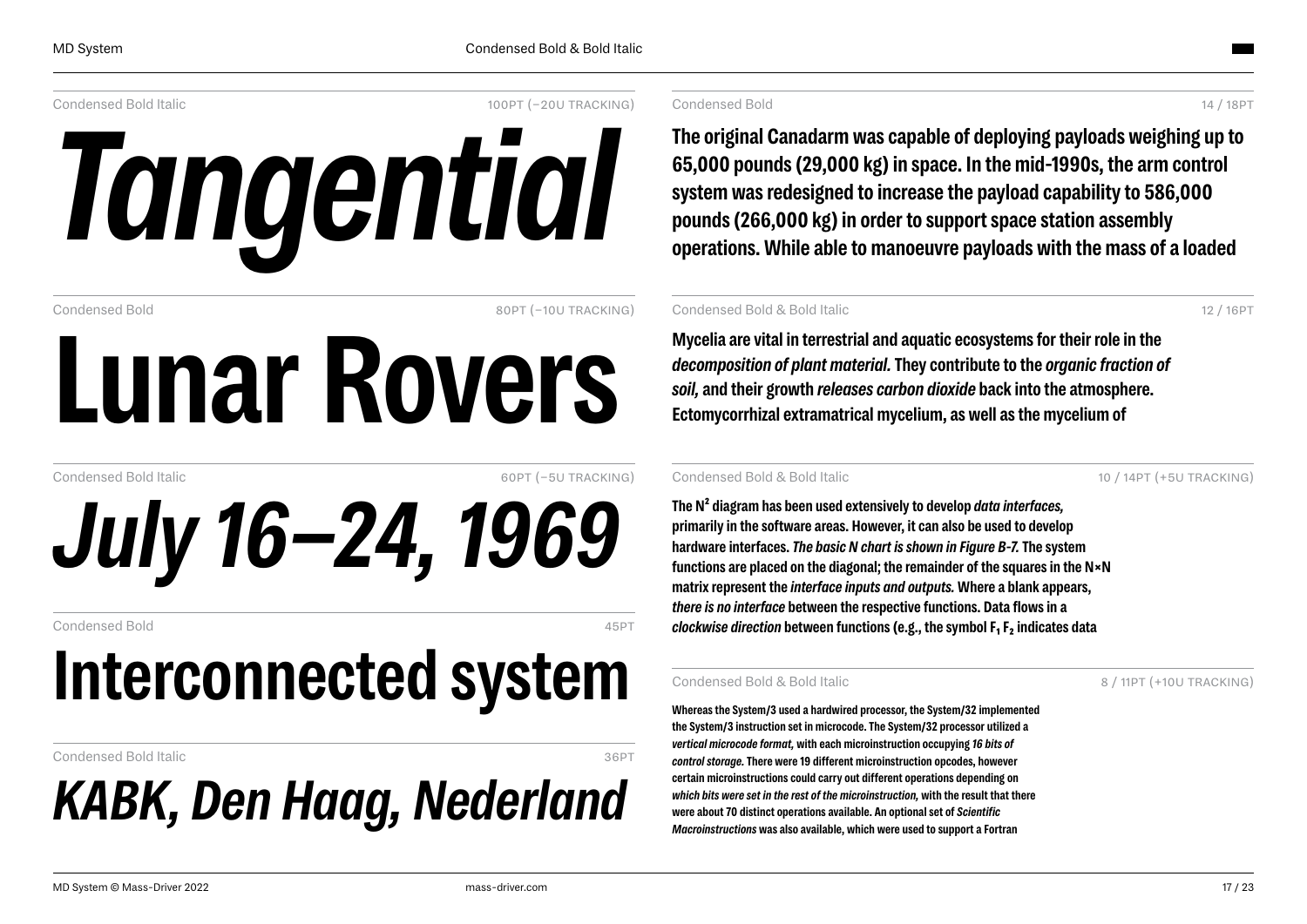

Condensed Black Italic 80pt (−10u tracking) *Main Quests*

Condensed Black 60pt (−5u tracking)

# **Station Terminus**

Condensed Black Italic 45pt and 25pt and 25pt and 25pt and 25pt and 25pt and 25pt and 25pt and 25pt and 25pt and 25pt and 25pt and 25pt and 25pt and 25pt and 25pt and 25pt and 25pt and 25pt and 25pt and 25pt and 25pt and 2

## *Fresh Fruit, 099¢ Each*

### Condensed Black 36pt

## **Hypergolic propellant tanks**

Condensed Black & Black Italic 14 / 18pt

### **It is NASA policy** *(see NM1 8010.2A and NHB 7120.5)* **to adopt the** *International System of Units,* **known by the international abbreviation** *SI* **and defined by** *ANSI/IEEE Std 268-1992,* **as the preferred system of weights and measurements for all major system development programs; to use the metric system in** *procurements, grants* **and** *business-related*

### Condensed Black & Black Italic 12 / 16pt 12 / 16pt 12 / 16pt 12 / 16pt 12 / 16pt 12 / 16pt 12 / 16pt 12 / 16pt

**In 1992,** *Acorn Computers* **produced the A3010, A3020 and A4000 range of personal computers with the ARM250** *System-on-a-Chip.* **It combined the original Acorn ARM2 processor with a** *memory controller (MEMC), video controller (VIDC),* **and** *I/O controller (IOC).* **In previous**

Condensed Black 10 / 14PT + OLDSTYLE FIGURES (+5U TRACKING)

**The invention of the first writing systems is roughly contemporary with the beginning of the Bronze Age (following the late Neolithic) in the late 4th millennium bc. The Sumerian archaic cuneiform script closely followed by the Egyptian hieroglyphs are generally considered the earliest writing systems, both emerging out of their ancestral proto-literate symbol systems from 3400 to 3200 bc with earliest coherent texts from about 2600 bc. It is generally agreed that the historically earlier Sumerian writing was an**

### Condensed Black & Black Italic 8 / 11pt (+10u TRACKING)

*The Space Shuttle program* **was the fourth human spaceflight program carried out by the U.S.** *National Aeronautics and Space Administration* **(nasa), which accomplished routine transportation for Earth-to-orbit crew and cargo from 1981 to 2011. Its official name,** *Space Transportation System* **(STS), was taken from a 1969 plan for a system of reusable spacecraft of which it was the only** item funded for development.<sup>[1]</sup> It flew 135 missions and carried 355 **astronauts from 16 countries, many on multiple trips. The Space Shuttle composed of an orbiter launched with two reusable** *solid rocket boosters* **and**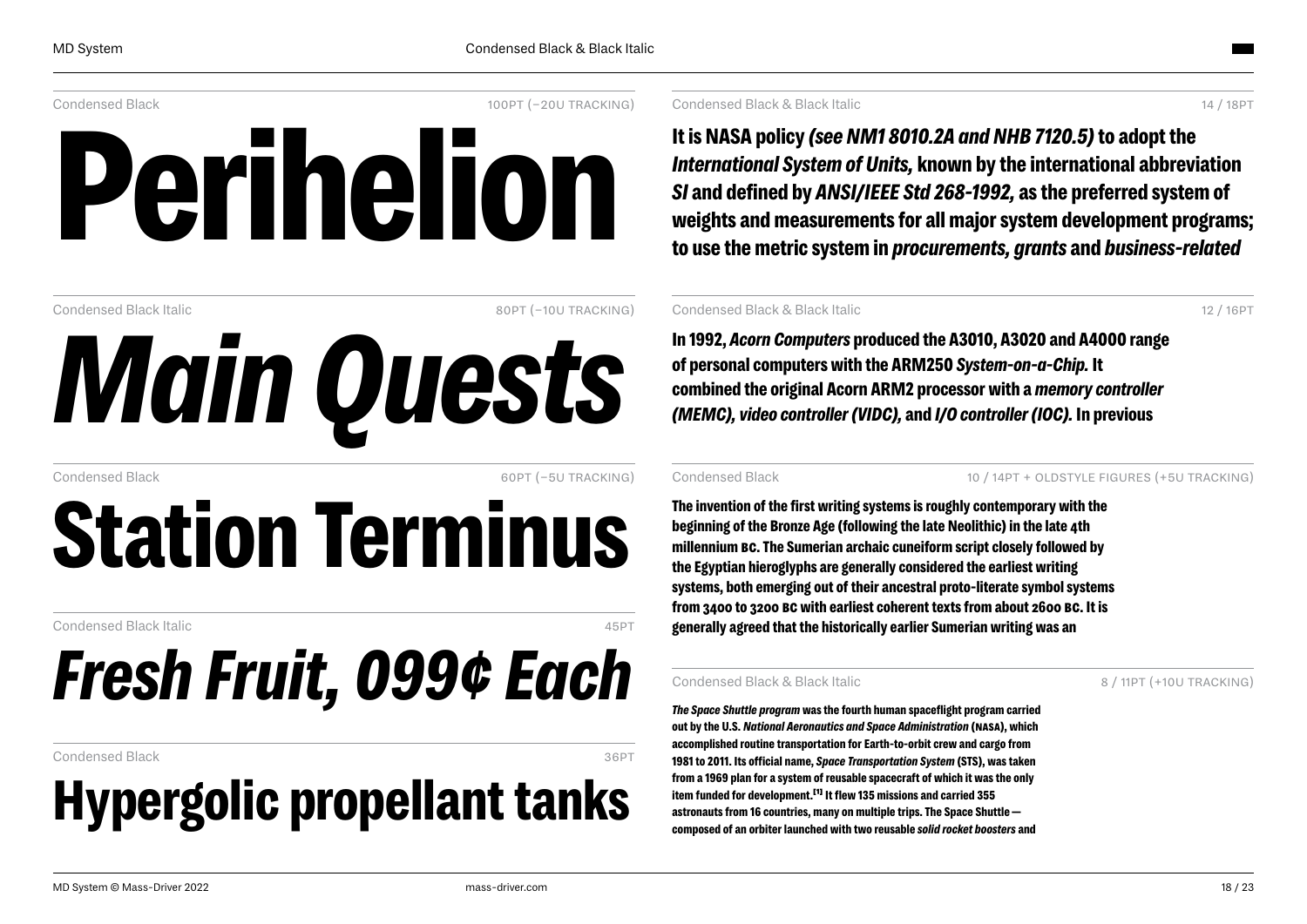| Uppercase                                              | ABCDEFGHIJKLMNOPQRSTUVWXYZ                   |                       |                                                                                 |  |
|--------------------------------------------------------|----------------------------------------------|-----------------------|---------------------------------------------------------------------------------|--|
| Small Caps                                             | ABCDEFGHIJKLMNOPQRSTUVWXYZ                   |                       |                                                                                 |  |
| Lowercase                                              | abcdefghijklmnopqrstuvwxyz                   |                       |                                                                                 |  |
| Punctuation                                            | .,:;!;?¿ • *#/\---_''''''(){}[],,,""''«»<>"' |                       |                                                                                 |  |
| Symbols                                                | $^{a\text{o}}$ @&¶§©®™° ¦†‡ $\ell$ eNº       | Currency              | $\texttt{angle}$                                                                |  |
| Prop. Lining Numbers                                   | 0123456789                                   | Tab. Lining Numbers   | 0123456789 $\epsilon^*$                                                         |  |
| Prop. Oldstyle Numbers                                 | 0123456789                                   | Tab. Oldstyle Numbers | 0123456789€ <sup>*</sup>                                                        |  |
| Small Cap Numbers,<br><b>Punctuation &amp; Symbols</b> | 0123456789!i?¿f@&©¢\$€£¥                     |                       | *Tabular alternate euro sign. Other<br>currency symbols are tabular by default. |  |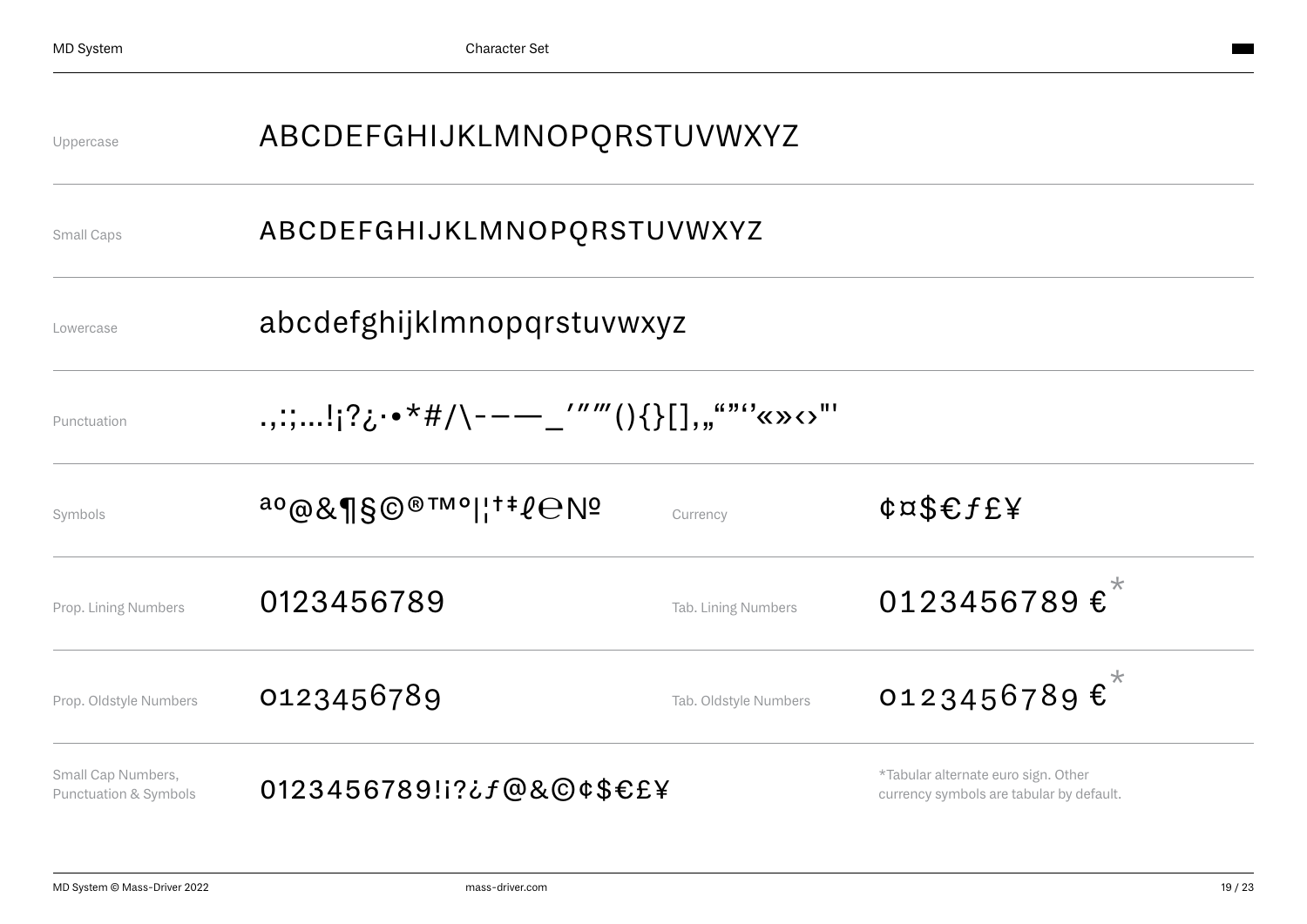| Uppercase Extended                                   | ÁĂÂÄÀĀĄÅÃÆÆĆČÇĊĐĎĐÉĔĚÊËĖEĘĒĒĘĔƏĞĞĢĠĦIJĺĬĨĨİIĮĨĴK<br>ĹĽĻŁŃŇŅŃÑŊÓŎÔÖQÒŐŌØØÕŒÞŔŘŖŚŠŞȘßŦŤŢŢÚŬÛÜŲÙŰ<br>ŪŲŮŨŴŴŴŴÝŶŸŶŸŽŽŻ  |
|------------------------------------------------------|---------------------------------------------------------------------------------------------------------------------|
| Small Caps Extended                                  | ÁĂÂÄÀĀĄÅÃÆÆĆČÇĊĐĎĐÉĔĚÊËĖĖĒĒĒĘĔƏĞĞĢĠĦIJÍĬĨĨİİĮĨJĶĹĽĻ<br>ŁŃŇŅŃÑŊÓŎÔÖỌÒŐŌØØÕŒÞŔŘŖŚŠŞȘßŦŤŢŢÚŬÛÜŲÙŰŪŲŮŨŴ<br>ŴŴŴÝŶŸŶŸŶŹŽŻ |
| Lowercase Extended                                   | áăâäàāąåãææćčçċðďđéĕěêëeeèēęẽəǧǧģġħıíĭîïjìijīįĩjí ķĺľḷłńňṇṅ<br>ñŋóŏôöọòőōøøõœþŕřŗśšşṣßŧťţṭúŭûüụùűūųůũẃŵẅẁýŷÿỳỹyžžż  |
| Math Symbols                                         | +-×÷=≠><≥≤±≈¬~^∅∞◊∫Ω∆∏∑√∂µπ/%‰                                                                                      |
| Numerators, Denominators,<br>Superscript & Subscript | 0123456789/0123456789 0123456789 $\parallel$ 0123456789                                                             |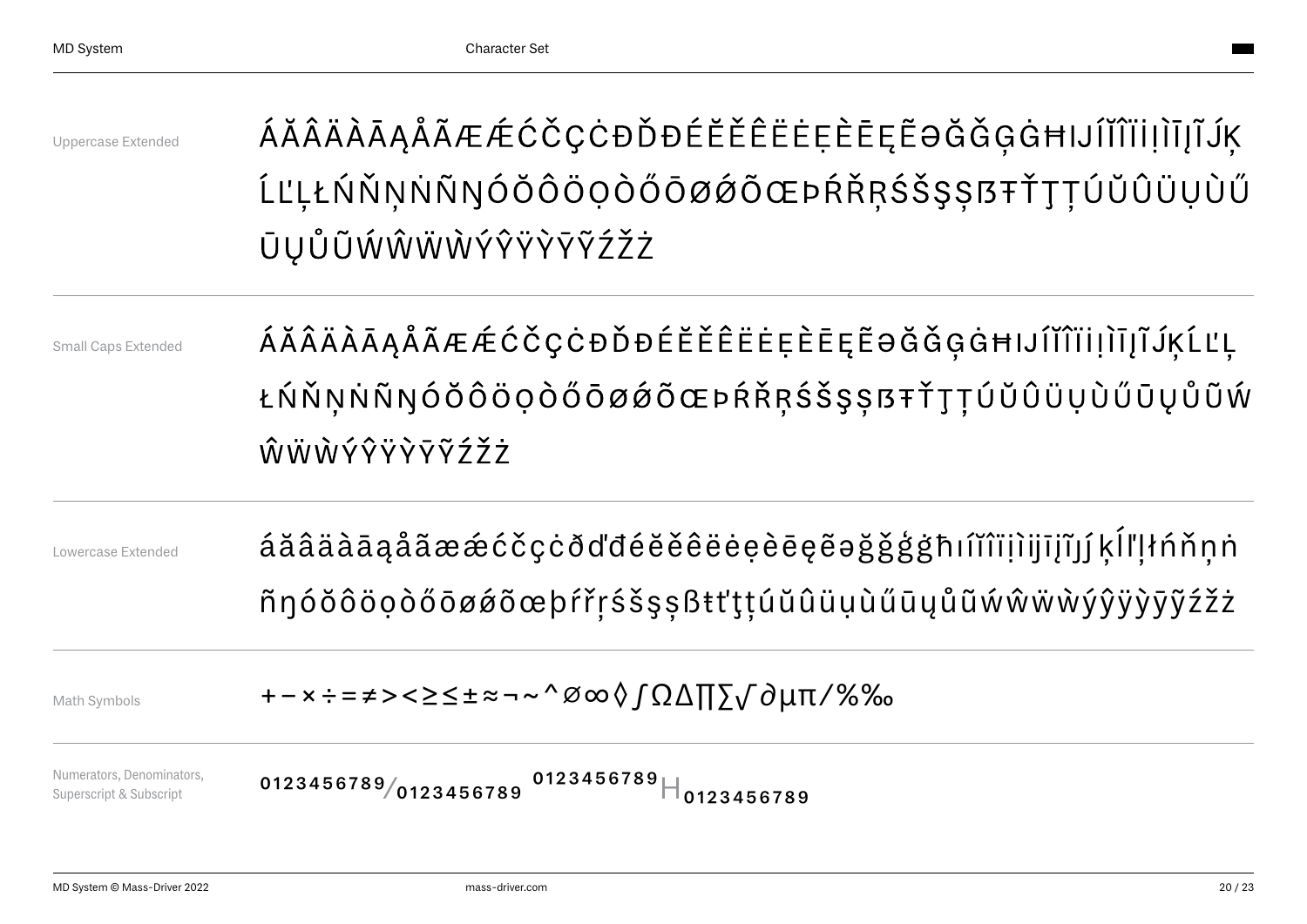| <b>Prebuilt Fractions</b> | $\frac{1}{2}$ $\frac{1}{3}$ $\frac{2}{3}$ $\frac{1}{4}$ $\frac{3}{4}$ $\frac{1}{8}$ $\frac{3}{8}$ $\frac{5}{8}$ $\frac{7}{8}$ | Arrows                    | <b>↑</b> ??↓∧←←                  |
|---------------------------|-------------------------------------------------------------------------------------------------------------------------------|---------------------------|----------------------------------|
| Shapes                    | ♡♥●○◆◇■□▲▶▼◀△▷▽◁                                                                                                              |                           |                                  |
| Circled Numbers           | 000000000000000000000                                                                                                         |                           |                                  |
| <b>Diacritics</b>         | . ヽ ノ 〃 ∧ ∨ ∪ 0 ~ -<br>ے د                                                                                                    | <b>Superscript Extras</b> | $\ldots$ ; ; - - - - () [] + - = |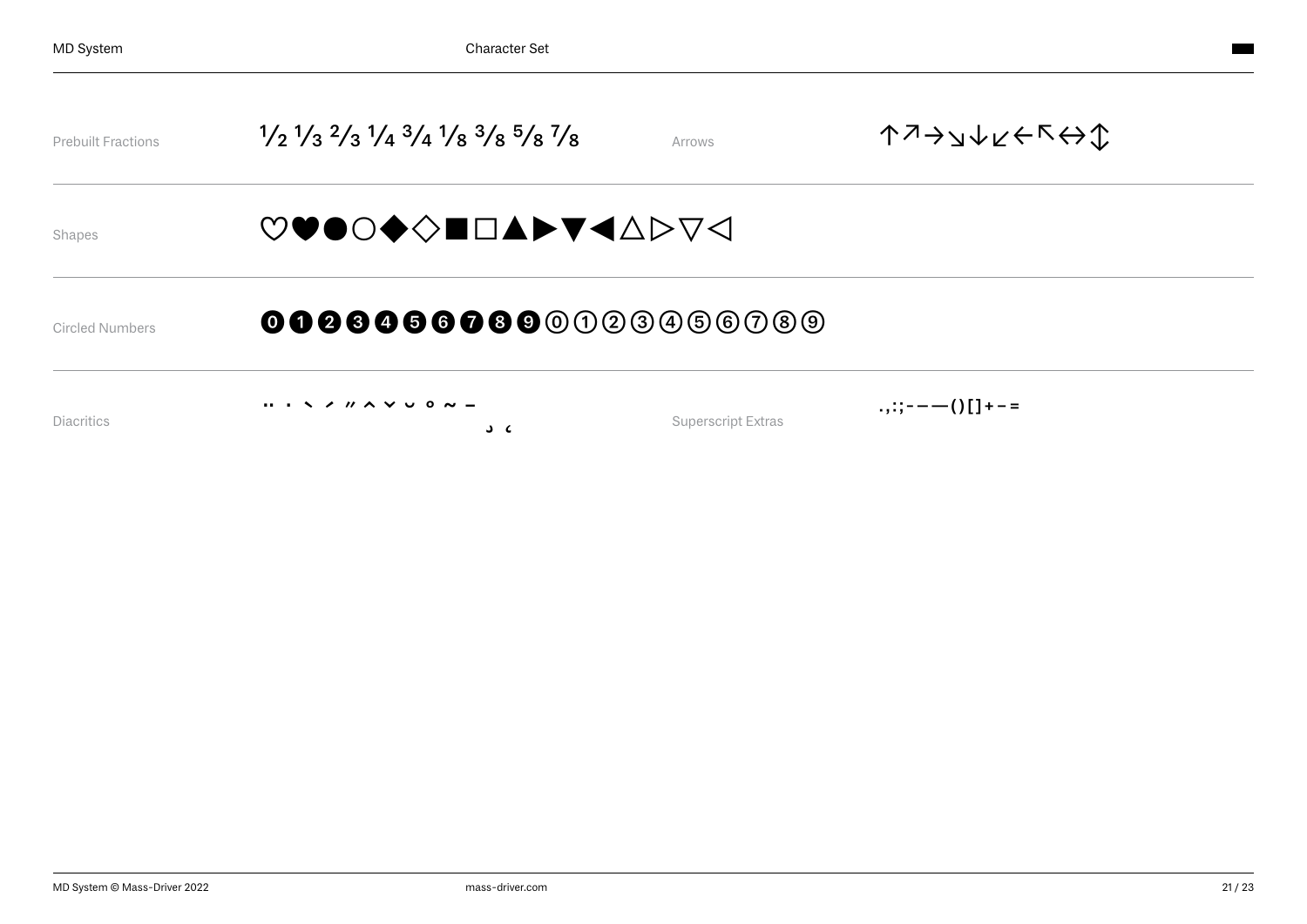| $SS01*$<br>Single-story a                                         | Yucatán                                 | Yucatán         | $SS02*$<br>Single-story g                           | Images               | <b>Images</b>                 |
|-------------------------------------------------------------------|-----------------------------------------|-----------------|-----------------------------------------------------|----------------------|-------------------------------|
| SS11 <sup>†</sup><br>Double-story a                               | Yucatán                                 | Yucatán         | $SS12^{\dagger}$<br>Double-story g                  | <i><b>Images</b></i> | <i><b>Images</b></i>          |
| <b>SS03</b><br>Legible Forms                                      | <b>solator</b>                          | <b>Isolator</b> | <b>FRAC</b><br><b>Arbitrary Fractions</b>           | 123/456              | 123/456                       |
| LOCL<br>Localised Forms (Romanian &<br>Moldavian; Catalan; Dutch) | St LL ij                                | St LL íj́       | ORDN<br>Ordinals                                    | <b>1</b> o 1a        | 1 <sup>o</sup> 1 <sup>a</sup> |
| SMCP<br>Small Caps                                                | <b>Design</b>                           | <b>DESIGN</b>   | C <sub>2</sub> S <sub>C</sub><br>Caps to Small Caps | <b>NASA</b>          | <b>NASA</b>                   |
| ONUM<br>Oldstyle Figures                                          | 01.28.49                                | 01.28.49        | <b>TNUM</b><br>Tabular Figures                      | €10.95               | €10.95                        |
| ONUM + TNUM<br>Tabular Oldstyle Figures                           | €5.81                                   | €5.81           | ZERO<br>Slashed Zero                                | <b>Web 1.0</b>       | <b>Web 1.0</b>                |
| CASE<br>Case-Sensitive Forms                                      | $i\lambda$ H (H) {H} [H] @H «H» <h></h> |                 | i¿H (H) {H} [H] @H «H» <h></h>                      |                      |                               |

\*Romans & variable only. †Italics & variable only.